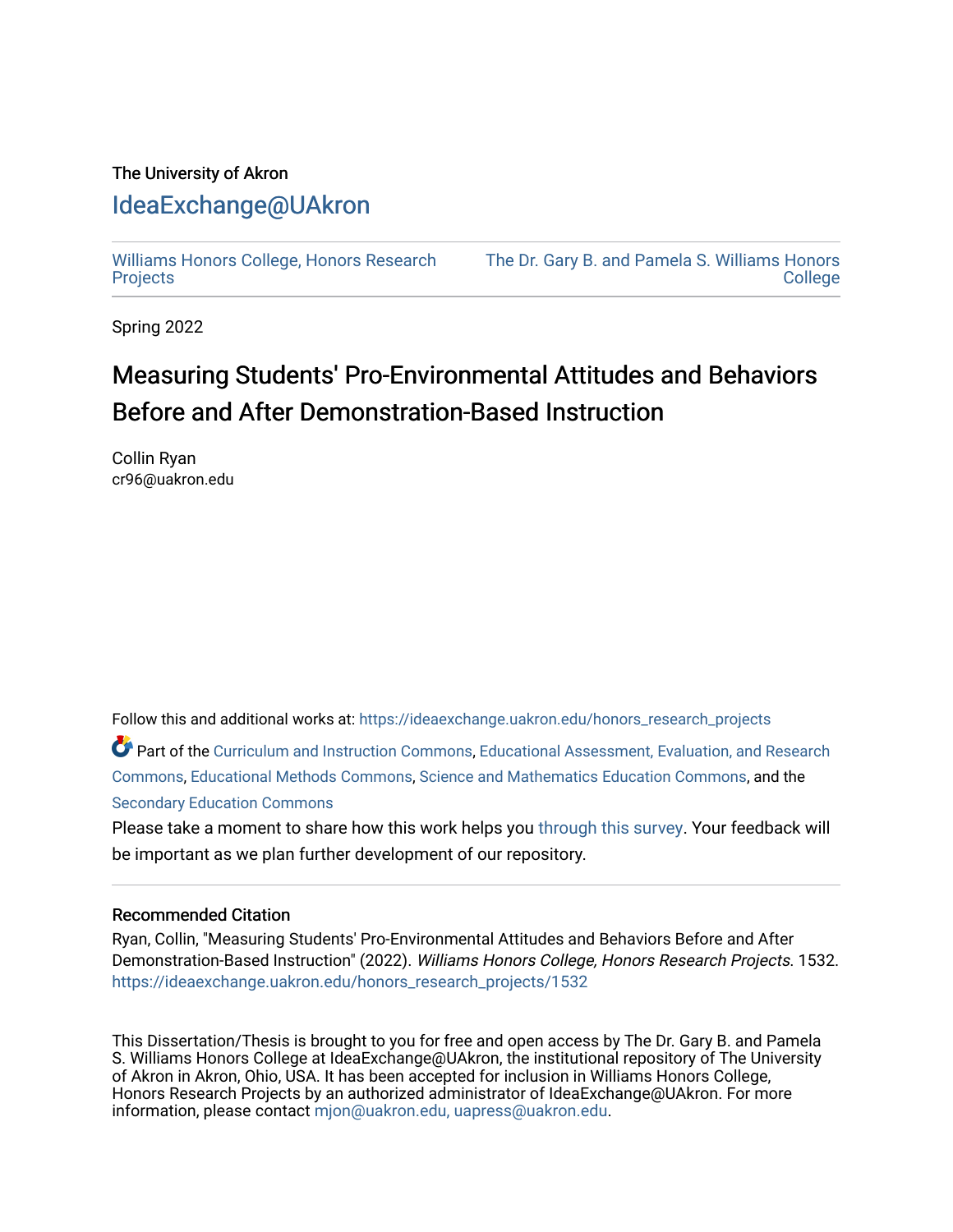### **Measuring Students' Pro-Environmental Attitudes and Behaviors Before and After Demonstration-Based Instruction**

Collin Ryan

The University of Akron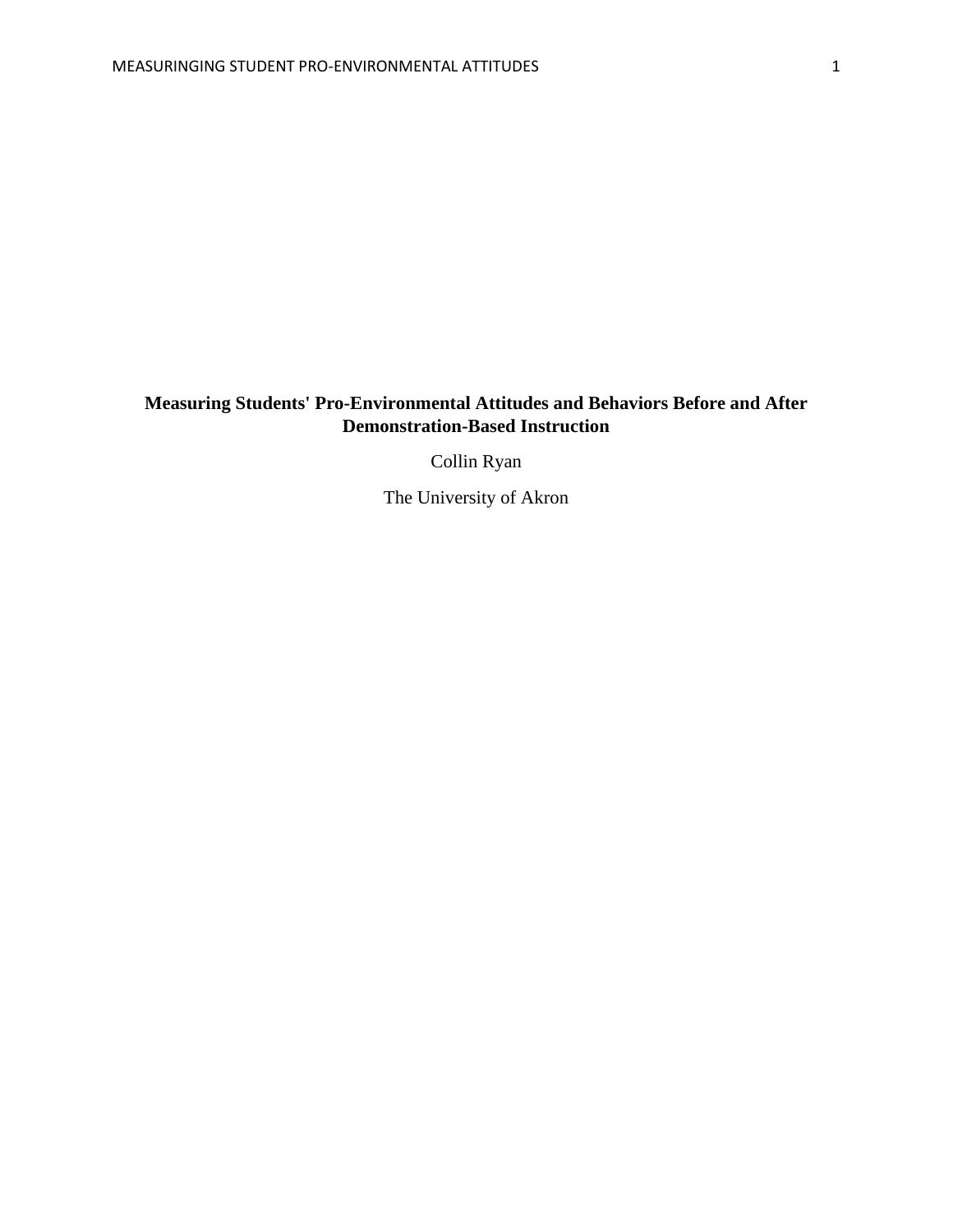#### **Abstract**

A growing amount of research exists on environmental education programs which incorporates the viewpoints of students into its assessment of the program's efficacy. This research seeks to add to that body and evaluate an environmental education program about the sustainability of plastics, using both quantitative and qualitative data collected from participating students. The data was collected after a 90-minute instructional block of demonstration-based environmental education meant to inform students on the variability of plastics' properties and the sorting and remolding processes of recycling. It also aimed to help build pro-environmental attitudes and behaviors in the students, and a sense of civic responsibility for safe and effective management of plastic waste. The final data analysis utilized both the qualitative and quantitative data to build a picture of students' learning and thinking in the activity. While few significant results were found due to a variety of factors, several suggestions were included to improve both the educational program and its evaluation.

### **Introduction**

As the amount of plastic waste continues to increase, plastic waste management becomes an ever-growing problem. An overabundance of waste can cause harm from the level of an individual person, plant, or animal up to an entire habitat or ecosystem. Plastic waste in particular poses a problem that is difficult to solve. Plastic has come to be a highly useful and versatile material in both durable and non-durable products (Environmental Protection Agency, 2020), yet it is these same properties that make managing plastic waste challenging. The most recent US EPA data from 2018 reports that plastic waste represented 18.5% of all municipal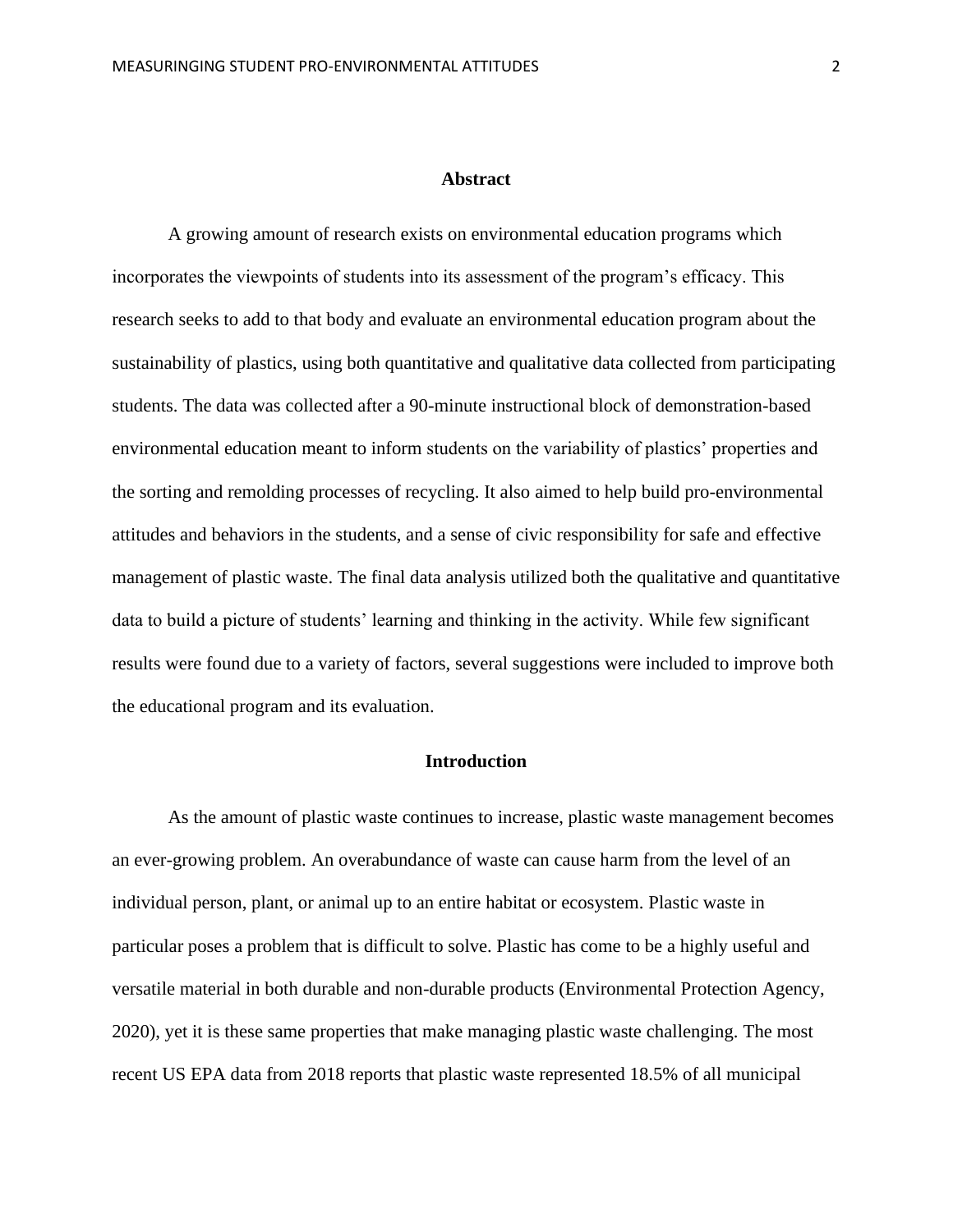solid waste that was landfilled. This percentage represents about 27 million tons of plastic (Environmental Protection Agency, 2020). Crucial to effective management of this issue is effective environmental policy, which can only follow from effective environmental education. Effective environmental education programs should impart knowledge of the problems and available solutions. They should also invite students to participate in investigating problems and designing and testing solutions in local contexts (Dalu et al. 2020, National Research Council 2005, Pursitasari & Suhardi 2018, & Zhan, He, & So, 2018). This paper evaluated an investigation of an existing environmental education program delivered on the topic of plastic waste and recycling to determine its effectiveness and to provide suggestions to design more effective environmental education programs concerning plastic in the future.

### **Background**

Several research studies have explored the effectiveness of education programs about plastic. Some publications focused on teacher or other professional interviews in schools to gauge effectiveness (Dalu et al., 2020); others focused on community factors which affect acceptance of these and other plastic management programs (Huijts, Molin, & Steg, 2011 & Dütschke, 2011). In recent research, there has been a growing interest in evaluating these programs utilizing student perceptions (Soryte & Pakalniškienė, 2019).

Zhan, He, & So (2018) discussed elementary student performance and perceptions about water conservation. Their study sought to measure students' action competence for environmental causes. They used Stevenson's definition of action competence: a student's capacity for "acting on their own choice and influencing environmental decision making" (Stevenson, 2007, as cited in Zhan, He, & So, 2018, p. 2). The study also identified four components of action competence: knowledge, self-efficacy, willingness to act, and experience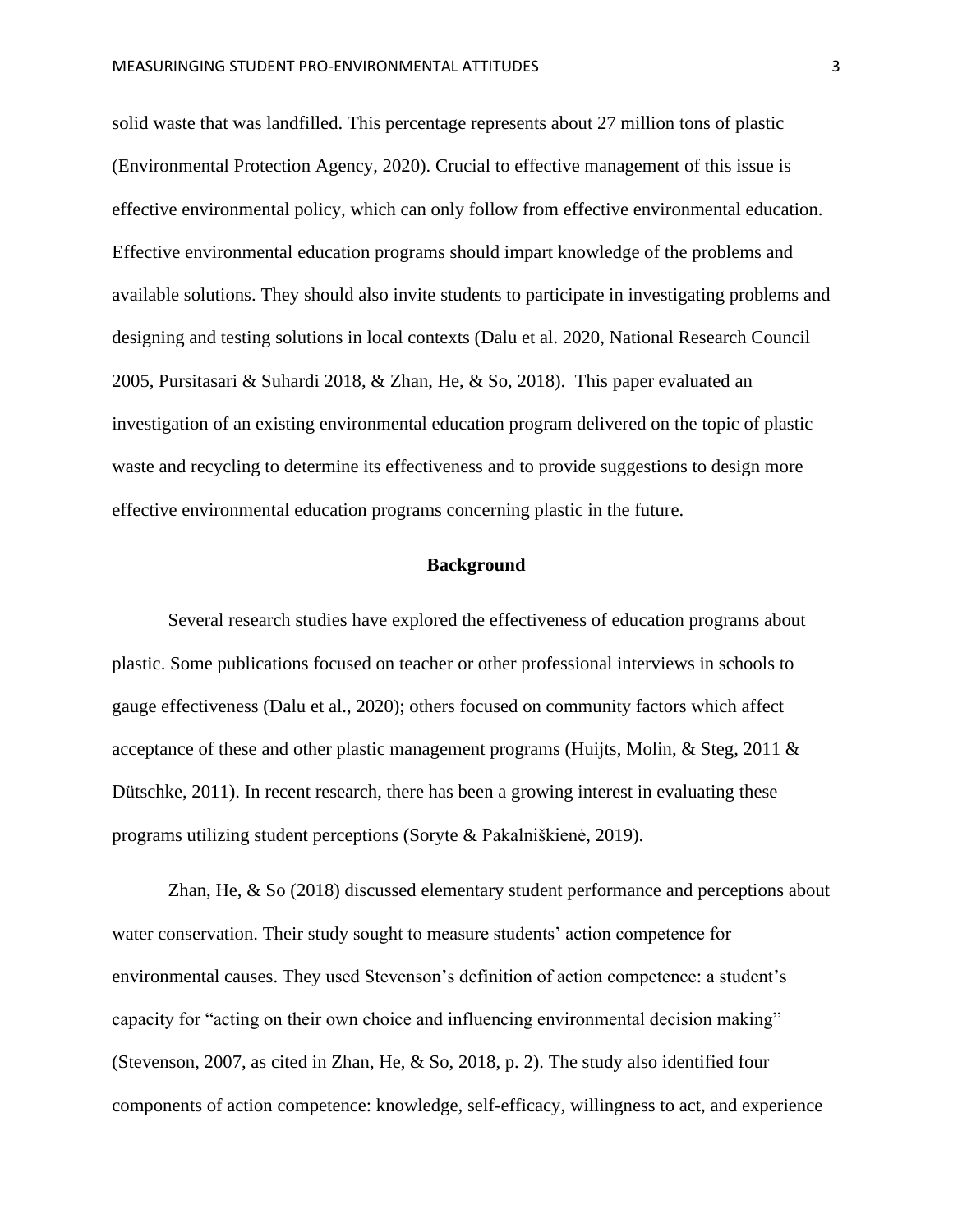(Zhan, He, & So, 2018). The educational program evaluated by this paper aimed to help build these factors by giving students knowledge of plastic recycling capabilities and processes through demonstration activities. Several activities were designed to model what is possible with plastic recycling as well as portions of the plastic recycling process.

It was also important that the content of the program being evaluated was framed in a way that its application and relevance to the students is clear. This emphasis is supported by existing science education frameworks, such as the Next Generation Science Standards. These standards focus not only on science content, but on helping to engage students with thinking and writing practices utilized by scientists by outlining their Science & Engineering Practices (NGSS, 2013). These practices can be incorporated into active, inquiry-based learning which allows students to build deeper and longer-lasting connections with both the material and the practices themselves. This helps students become better-prepared to make informed decisions about science, science-related policy, and general problem-solving in their lives after high school education (National Research Council, 2005).

Several other publications also suggest that contextualizing the content of environmental education in its everyday application and experiences for students helps them build stronger connections to that content (Pursitasari & Suhardi, 2018, Nicol, 2014). Pursitasari & Suhardi's (2018) environmental pollution teaching book was designed to consider context-based learning in its delivery. The book was designed to be an aid to both students of environmental education programs and to help instructors situate the content of the programs within local contexts. The context-based teaching book was found to significantly build students' critical thinking skills about pollution and problems related to pollution, which relates it primarily to the knowledge dimension of action competence. Nicol's 2014 e-mail survey was conducted in a master's level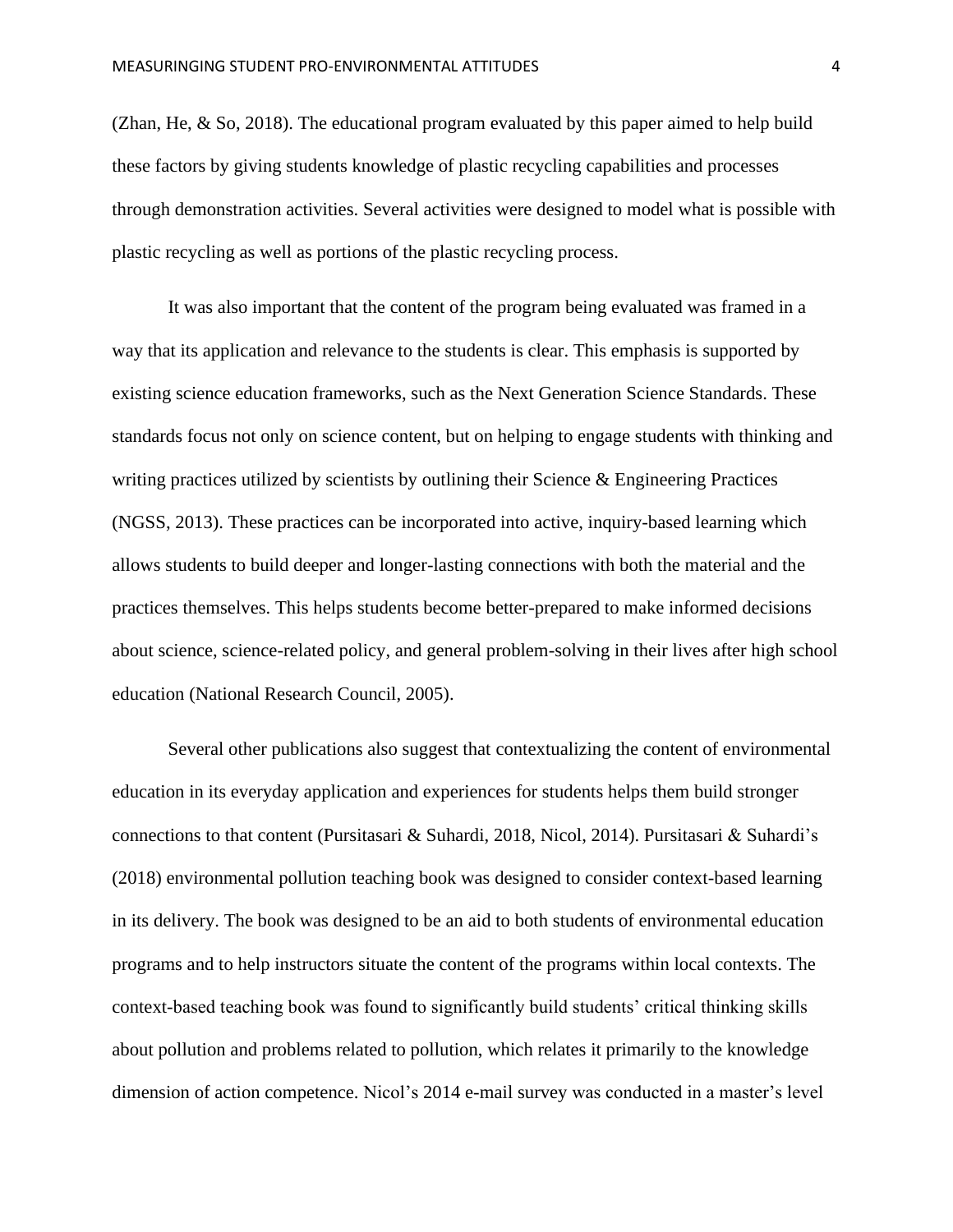university course, but the experiential learning "pyramid" model he puts forth is applicable across grade levels. This model places learning through experience as the foundation which supports all other types of learning. This idea is also supported by the educational theory of constructivism, which posits that students construct meaningful learning through direct educational experiences. The 2005 findings of the National Research Council report, *How Students Learn: Science in the Classroom*, further supports this model. Its findings suggest situating educational content within experiences that build a broader contextual framework for application of knowledge (National Research Council, 2005). Nicol's 2014 survey found that experiential learning in their master's level course influenced at least surface-level behavior and attitude changes in five out of ten students enrolled in the course, and significantly large changes in behaviors and attitudes were reported in three out of the ten students.

Another component of effective environmental education identified by existing research is relating programs to local non-governmental organizations (Dalu et al., 2020). The group activities and demonstrations in this program gave students opportunities to engage with experiential learning and were part of a community partnership between the school and a local recycling initiative, Zips Precious Plastics (ZPP). This partnership aimed to build connections to the application of the program's content by allowing students to interact with people who use the content on a regular basis. These kinds of community relationships demonstrate to students that the information is not only useful to know but can also be used to affect local change. This was meant to help students build self-efficacy regarding their ability to have an impact on scientific policy issues in the future.

Several publications also explored the community acceptance of environmental education technologies and programs. This research was considered in the design of the curriculum. Huijts,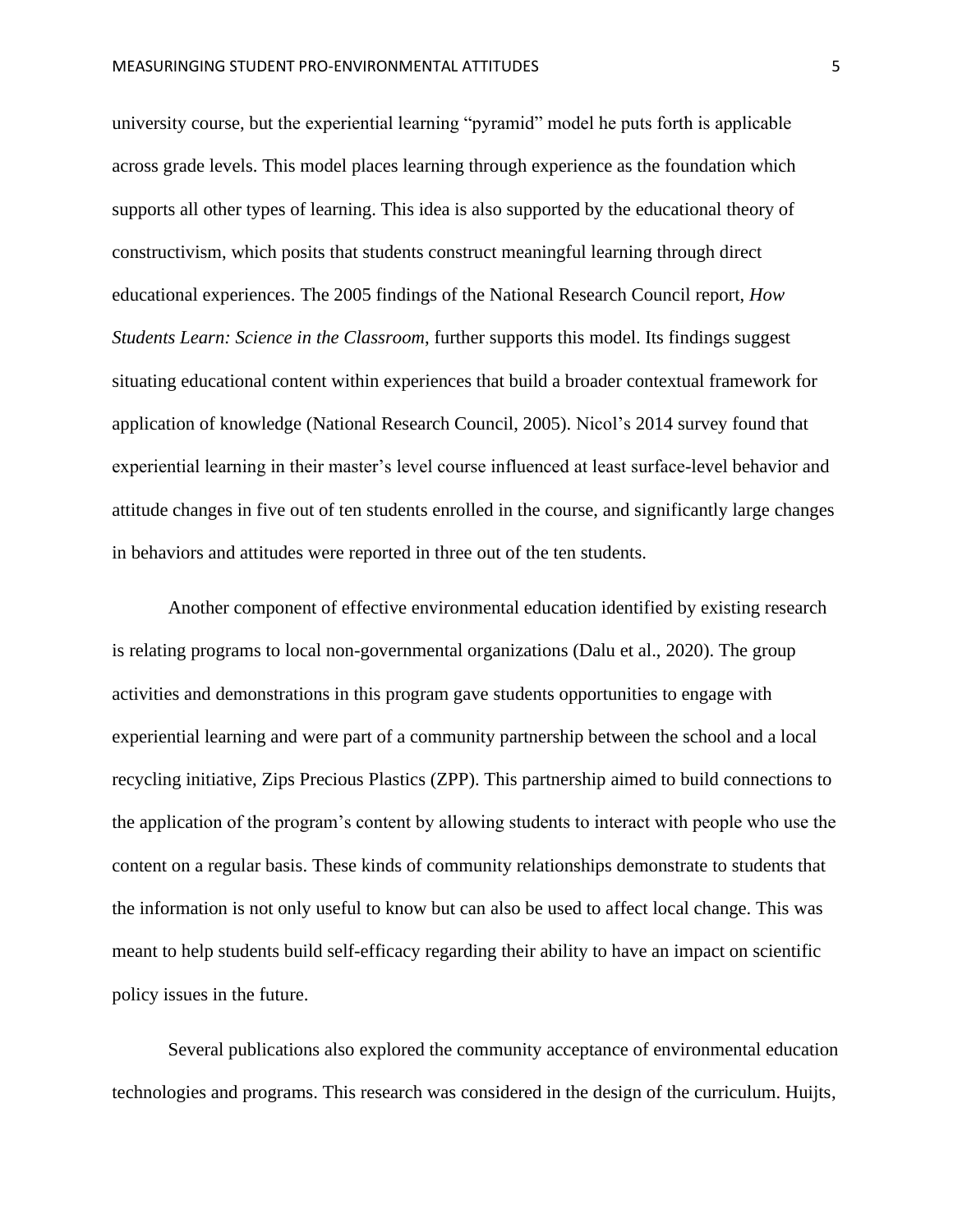Molin, & Steg (2011) identified three possible factors which can affect the acceptance of environmental technologies: cost-benefit evaluations, moral evaluations, and positive/negative feelings about the technology. The curriculum described in this paper aimed to build positive feelings about the capability of plastic recycling process, as well as knowledge of its limitations, to allow students to make informed decisions about plastic use and plastic policy in the future. Including knowledge of the limitations of current recycling technology and of different methods of recycling allowed students to perform more accurate cost-benefit evaluations in their futures as well.

### **Curriculum and Delivery**

The curriculum delivered during the observed class segment was adapted for a  $5<sup>th</sup>$  grade classroom from the 4H Polymers *Sustainable Polymers* curriculum for grades 3-5 (Stevenson, McCambridge, & Mondl, 2020) and Dr. James Eagan's existing university-level course, Sustainable Plastics. Highly academic vocabulary, such as technical names for types of plastic, were reduced to the minimum that is necessary for understanding of the content. The observed segment was a 90 minute instructional block with a group of 12 students. The objectives of the curriculum were to show, through demonstration, that there are many different types of plastics with different properties (including ease of recycling), to provide students with an understanding of what happens in the recycling process, and to foster a sense of capability and responsibility to take positive environmental action. This was done through several demonstrations (Rubber Duck demonstration, Plastic Show & Tell) and group activities (Melt Mystery, sorting plastic). The curriculum involved many opportunities for students to interact with physical props such as plastic molds. It also included an opportunity for students to direct some of their own learning during the Plastic Show & Tell activity, during which students shared a piece of plastic they used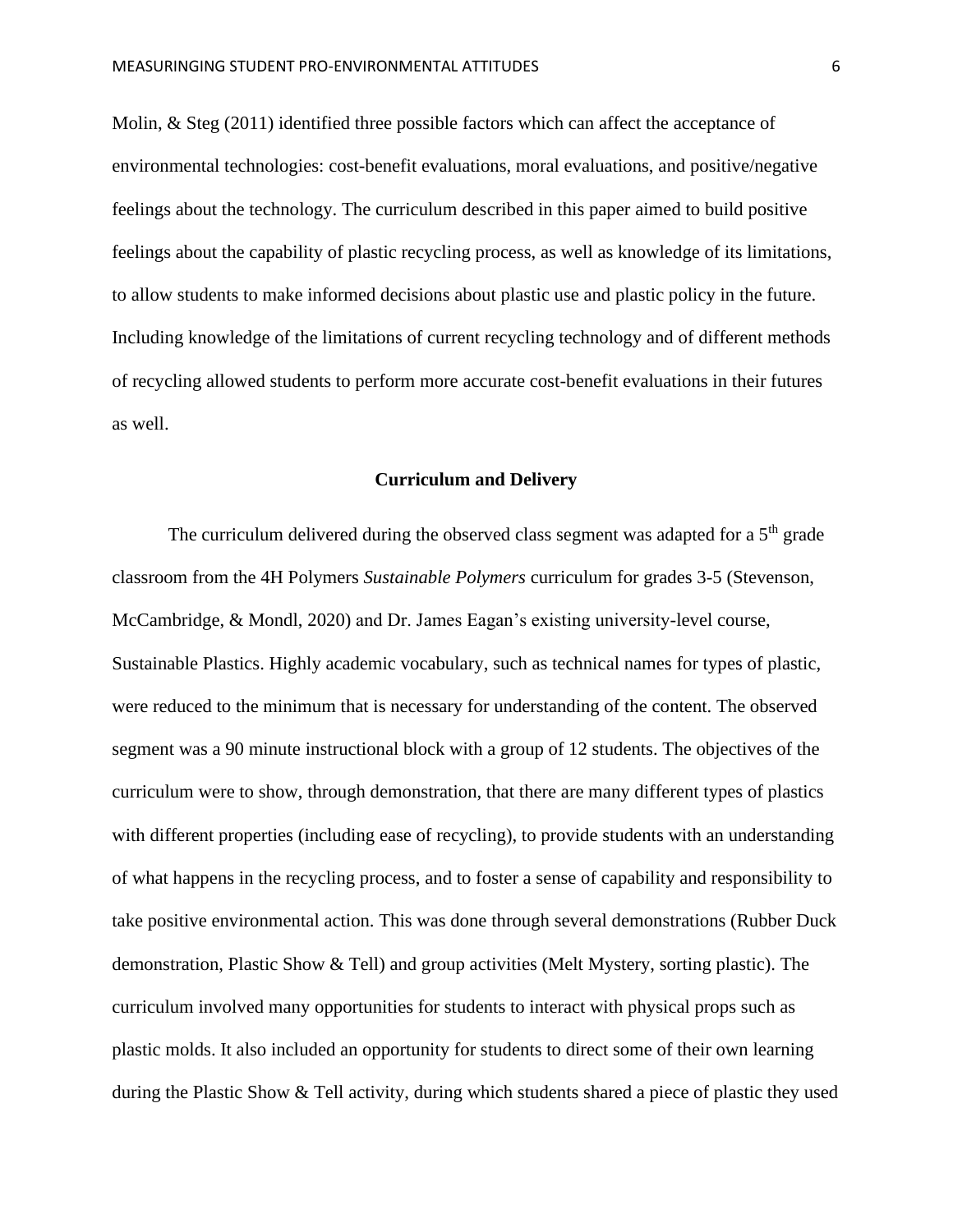during the day or at home and other students helped to describe some of its characteristics. The three major sections of the observed segment are detailed below.

### **Many Kinds of Plastic**

This section opened with a short introductory discussion about what plastic is, what recycling is, and other necessary background knowledge such as the vocabulary that was used in the activity to describe characteristics of plastic and recycled plastic. This transitioned into the Plastic Show & Tell activity, which was student-led and allowed students an opportunity to use the new vocabulary to describe the plastic they brought with them for the activity. After Plastic Show & Tell, the professor led the Rubber Duck Demonstration. This activity was meant to give students opportunities to make predictions about how a piece of plastic (the rubber duck) will react under differing heating and cooling conditions. To again demonstrate the differences between different types of plastics, the Rubber Duck Demonstration transitioned into Melt Mystery, which asked students to try to identify what products a cooled down piece of melted plastic used to be and identify ways these different plastic products melted differently. Melt Mystery concluded with a live demonstration where the professor melts two pieces of plastic made out of different types of plastic and allowed students to elaborate on and revise their initial predictions about how plastic might react under different conditions. Students used a worksheet in this portion which asks them to create a before and after drawing for the melted plastic, and in the discussion, they compared how they are different and why they might be different.

### **Sorting Plastic**

This segment followed Melt Mystery, which helped students solidify their understanding that there are different types of plastics with different properties. They participated in a sorting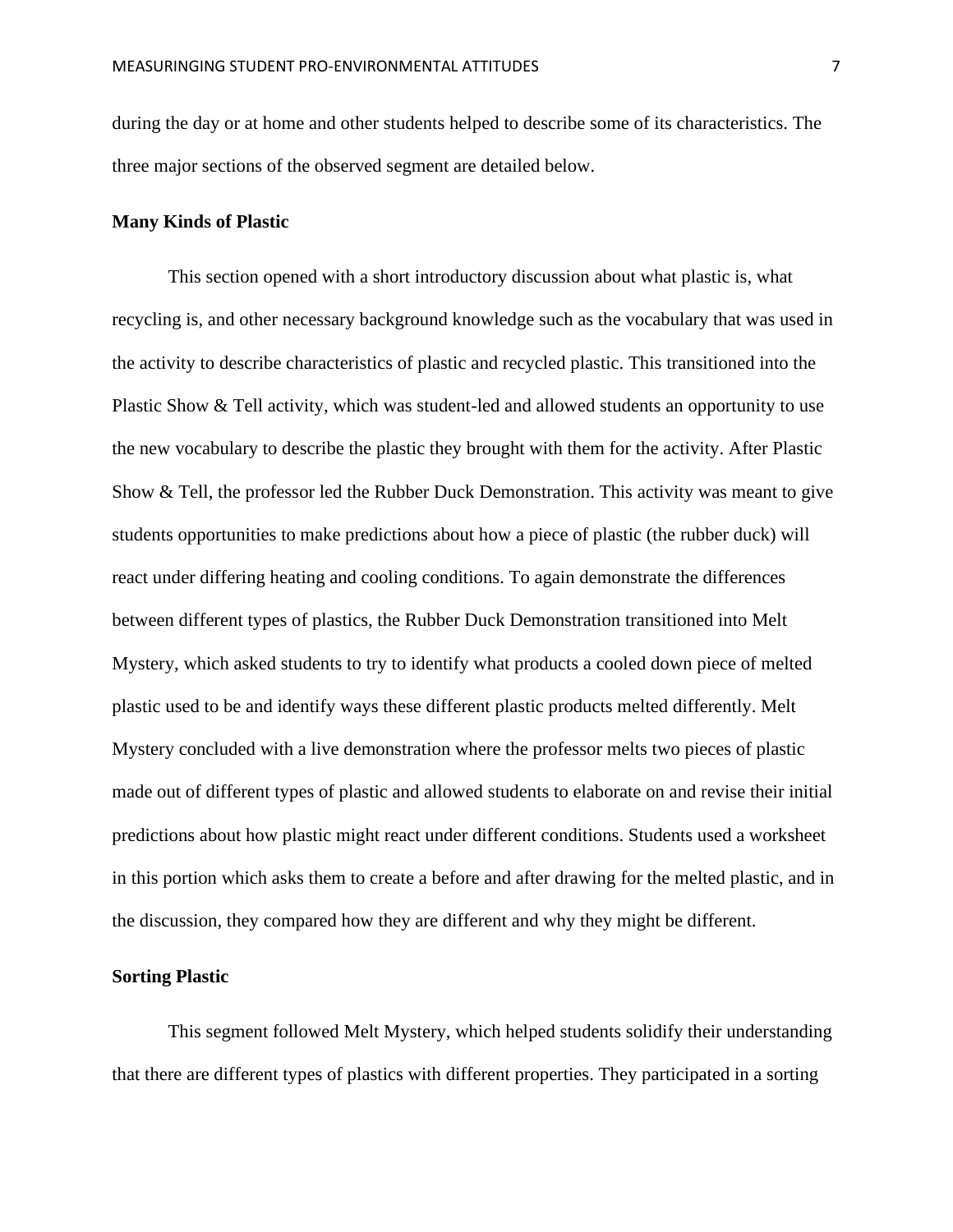activity where they separated two types of plastic, one which floats and one which sinks, using a beaker of water and small nets. The floating pieces of plastic were removed and put in a small bowl. Students made observations about how the plastic separated and which ones seemed to separate out, and these observations were recorded by the professor who gave students opportunities to elaborate on their thoughts.

### **Melting Plastic**

This segment began with Mixed/Separated Mystery, an activity where students formed predictions using several examples of plastic films and molds to determine whether the plastic props they had were made of sorted plastic (separated) or unsorted plastic (mixed). This was followed by another live demonstration done by the professor which guided the students to understand how sorted plastic films have stronger physical properties than unsorted films. The learning segment ended with a brief show and tell of plastic molds made out of recycled plastic using a melt press, and the students designed their own mold shape.

### **Methods**

This study sought to investigate students' pro-environmental attitudes and/or behaviors concerning plastic waste and recycling when the information is delivered through a demonstration-based educational program. Data collection sources included a survey instrument on attitudes towards recycling and observation data. The observational data were used to understand the context for the study and suggest areas of improvement for this program and future programs to both strengthen student understanding of the content and encourage proenvironmental behavior, perceptions, and attitudes.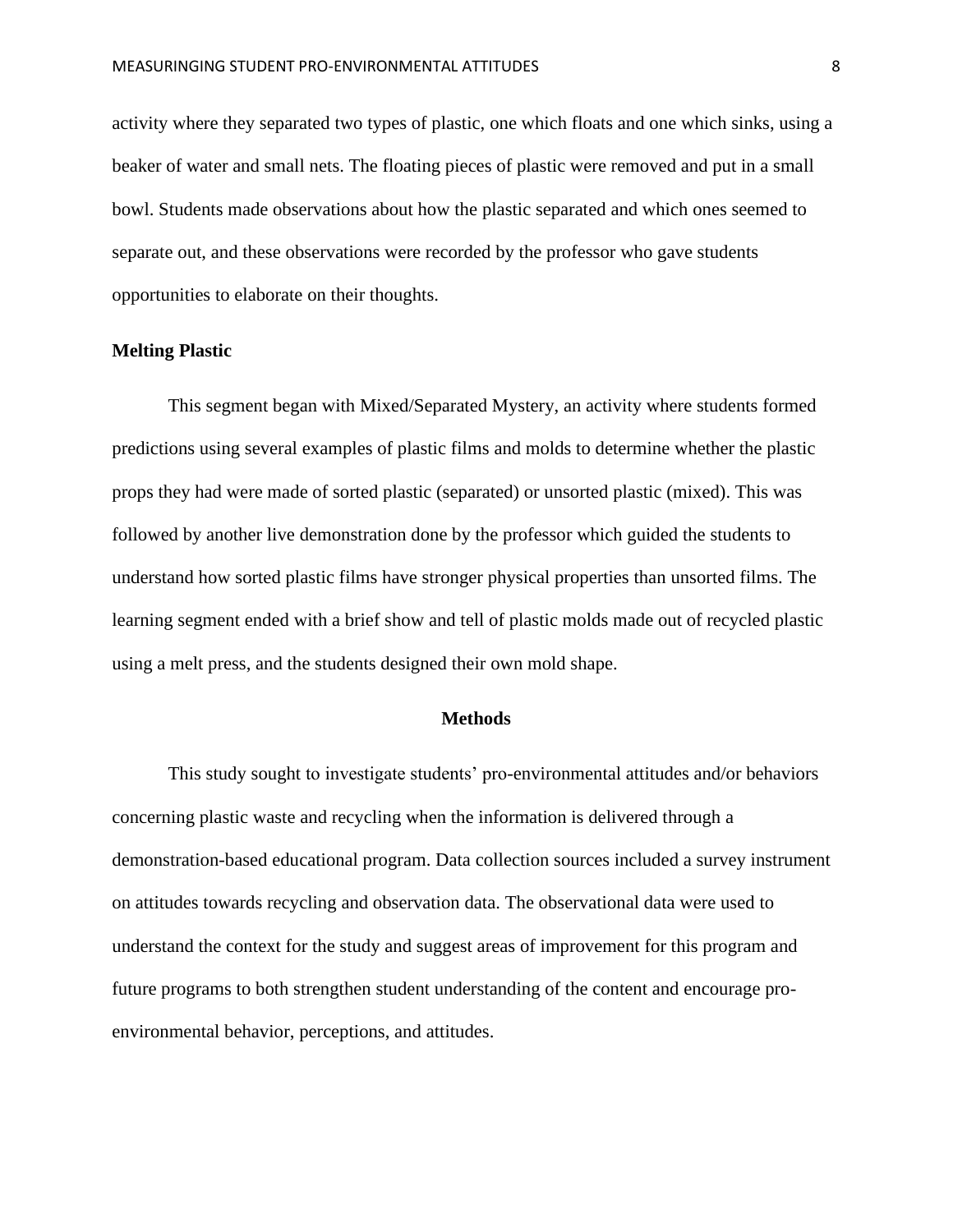### **Data Collection and Analysis**

Research publications on environmental education evaluation helped to inform the creation of the survey used for this evaluation. The questions in the student survey were cooperatively designed by the author and the professor who delivered the observed segment. The questions asked were based on the questions found in a similar assessment of student knowledge conducted by Hammami et al. (2017), although the questions in this study did not have a predetermined correct answer. The evaluation guidelines created by Thomson and Hoffman (2010) informed the choice to collect both quantitative and qualitative data from student surveys. Qualitative data was collected in this study through three open-ended survey questions and the observation protocol (Science Learning Activation Lab, n.d.). Quantitative data was collected through 13 Likert-type survey items. There are six questions about attitudes on a five-point scale (SD/D/N/A/SA) and seven questions about behaviors on a five-point scale (Never/Almost Never/Sometimes/Often/Always). The survey was administered both before and after instruction in order to collect pre-/post-data. The survey was designed to focus only on one aspect of behavior and one aspect of attitudes out of the several dimensions of both identified by Vezeau et al. (2017) in their development of scales to measure knowledge elaboration and proenvironmental behaviors in students. This is because their scale development found the separate aspects to have a highly complex relationship which would be difficult to isolate, and as such it would be more productive to focus on individual aspects. The survey was used to evaluate the program's impact on personal attitudes and at-home/at-school behaviors.

Mean, median, mode, and frequency of each response were calculated based on data collected before and after instruction. The qualitative data was analyzed using thematic analysis. Student responses were grouped into codes, which were then grouped into themes. Frequencies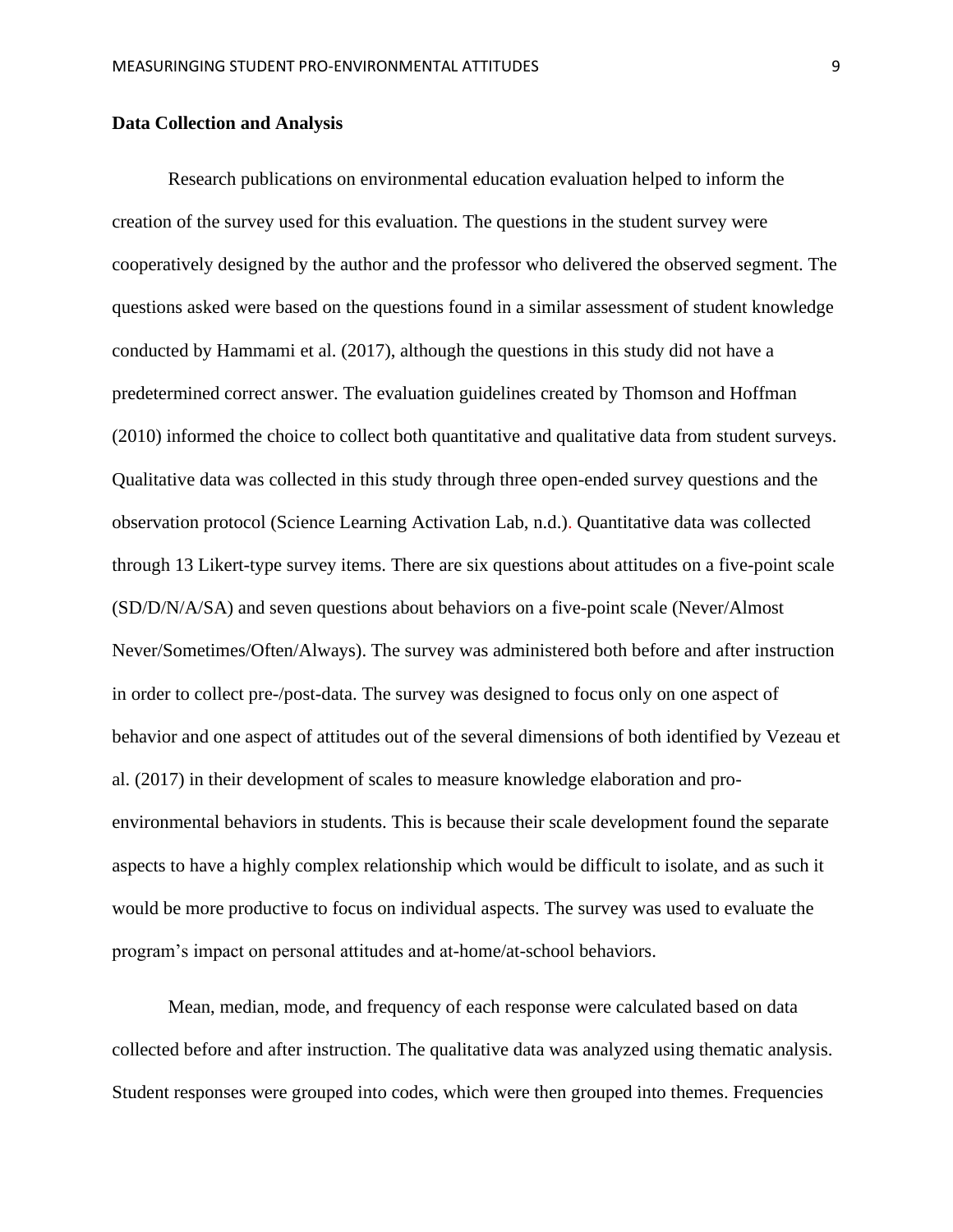of themes for each question are reported. The thematic analysis was supplemented by data from classroom observation during the program. Observational data allowed for analysis of student engagement with the content and materials used in the program, as well as engagement in scientific thinking and practices. Data from the classroom observation was also utilized to provide suggestions for the improvement of this and future educational programs about plastic and plastic recycling in the Discussion section.

#### **Limitations**

The data collected from the surveys was limited primarily by sample size. Only nine pairs of pre-/post-data were able to be collected. The frequency of response table shows responses from all subjects who responded to each question, but the whole class is still only a sample size of 12. This limited the usefulness of analyzing change in students' behaviors, but the qualitative data allows for an analysis of patterns of thinking and learning in the class during the demonstration-based program. Although a t-test was performed on pre- and post-survey data, meaningful conclusions about behavioral change cannot be drawn because there was no time between the delivery of the program and the post-survey. Instead, the behavioral data was used to help identify and contextualize patterns in students' attitudes about and perceptions of plastic waste and recycling.

Two other major limiting factors were prior knowledge of the subject material and the survey tool used. The students in this sample class seemed to have some past experience learning about plastic and recycling, which could skew the quantitative data towards the extremes of the given options. This compounded with an assumption made by Likert-type questions that the differences between response "levels" are equal across the levels. Because these questions were designed to collect data about opinions and frequency of behaviors, this assumption was not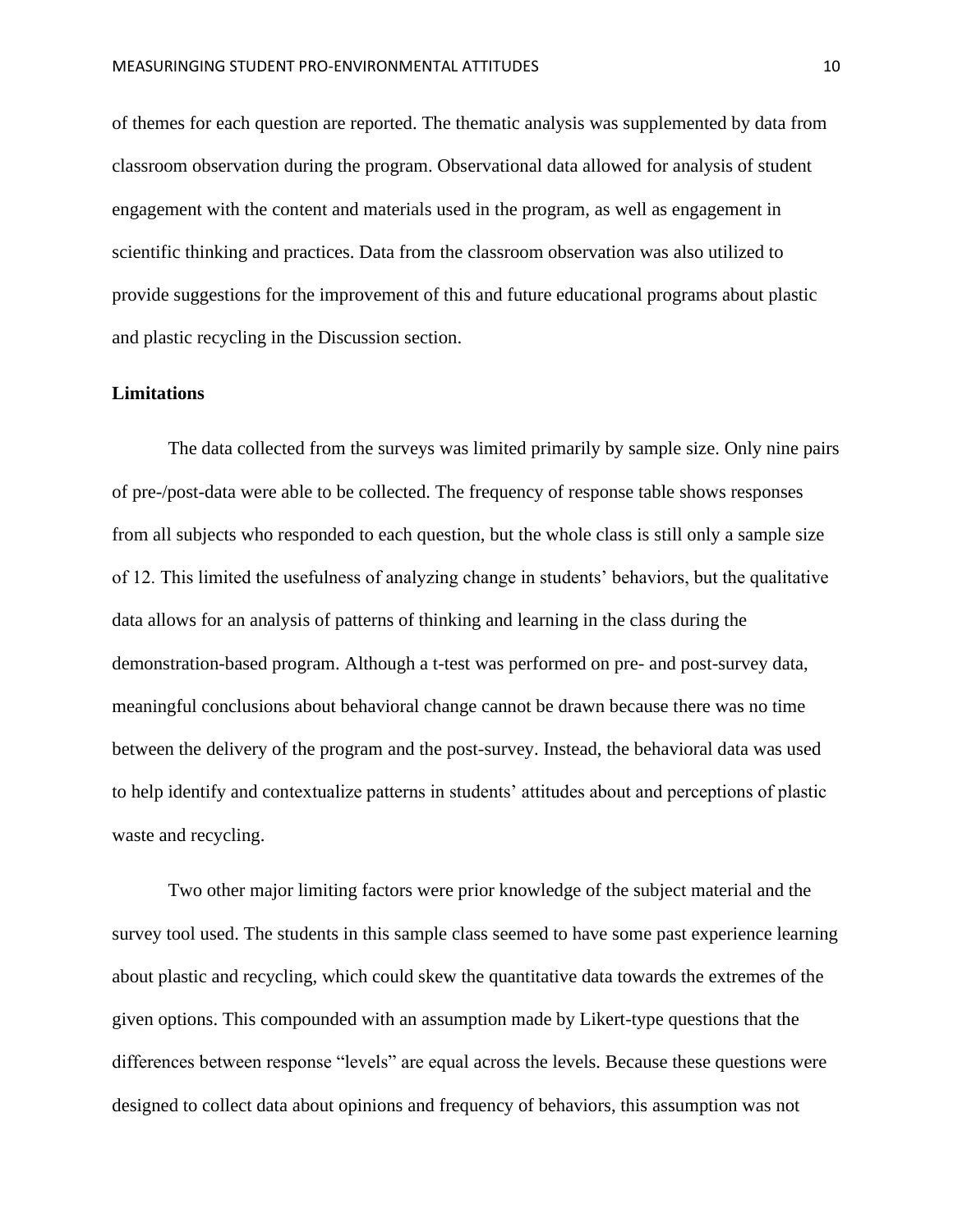necessarily true. For this reason, the mean and t-test p-value may not have been reliable statistics on their own and were supplemented with other modes of analysis.

#### **Results**

In the Likert-type survey, students were asked to respond to a variety of questions concerning their attitudes about plastic waste and recycling, as well as the frequencies of behaviors related to recycling. Students answered on a 5-point scale in each section. In the Attitudes section, a 1 corresponds to "Strongly Disagree" and a 5 to "Strongly Agree". In the Behaviors section, a 1 corresponds to "Never" and a 5 to "Always". Table 1 shows the means, medians, modes, and p-values for the student responses to each question on the survey.

Little change was observed in both the median and mode values. Most median values stayed the same or increased by a point or less. Attitudes Question 6, asking whether plastic products should be replaced by products made of other materials, was the only one which exhibited a decrease by a full point in the median value. Most of the mode values in the behavior section remained the same, except for on Q1 and Q2 (if the student or their family recycles at home) which exhibited a one point increase. Similar to the median, Q6 in the Attitudes section was the only question which showed a decrease, and it again decreased by a full point. Small changes in the mode were expected, as the post-survey was administered immediately after the educational program so there was not significant time between the pre- and post-surveys for large behavioral changes to take place. Significant changes were observed in the mean values of Attitudes Question 1, which asked if students believed plastic products are more useful than nonplastic alternatives, and in Behaviors Question 5, which asked if friends or family members of students recycle plastic in school or other public places.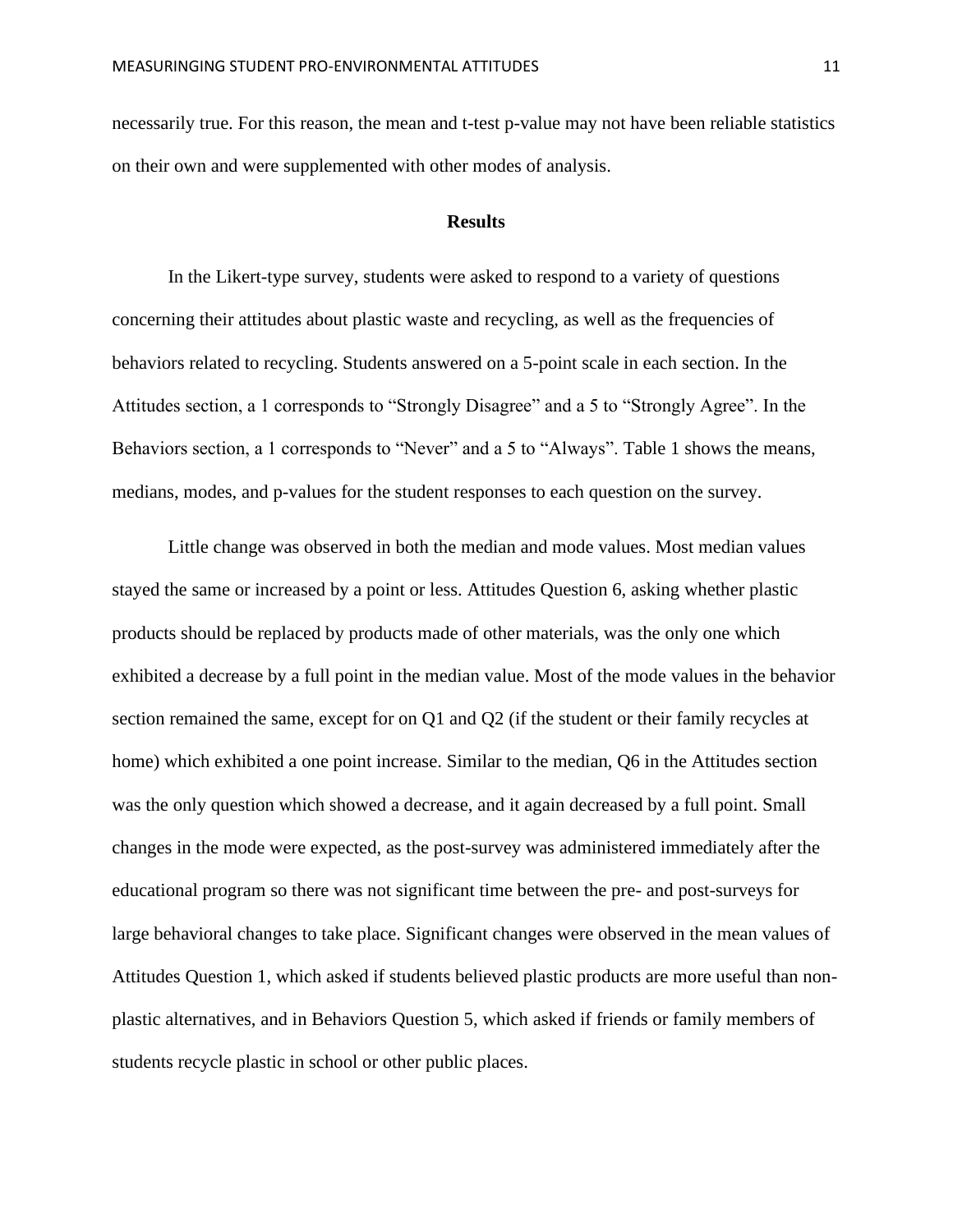### **Table 1**

### *Pre/Post Mean, Median, and Mode for Quantitative Survey Responses*

| Survey Item                                                         | Median           |                |                         | Mode           |                         | Mean        | p-value*  |
|---------------------------------------------------------------------|------------------|----------------|-------------------------|----------------|-------------------------|-------------|-----------|
|                                                                     | <b>PRE</b>       | <b>POST</b>    | <b>PRE</b>              | <b>POST</b>    | <b>PRE</b>              | <b>POST</b> |           |
|                                                                     | Attitudes        |                |                         |                |                         |             |           |
| Q1: Plastic products are more useful                                |                  |                |                         |                |                         |             |           |
| compared to other options                                           | 3                | 4              | 3                       | 4              | 2.73                    | 3.9         | $0.007**$ |
| Q2: Plastic use is more acceptable if the                           |                  |                |                         |                |                         |             |           |
| waste is recycled.                                                  | 4                | 5              | 5                       | 5              | $\overline{\mathbf{4}}$ | 4.11        | 0.815     |
| Q3: All plastic waste that can be recycled                          |                  |                |                         |                |                         |             |           |
| should be.                                                          | 5                | 5              | 5                       | 5              | 4.82                    | 4.67        | 0.351     |
| Q4: Multiple-use plastic products are better                        |                  |                |                         |                |                         |             |           |
| than single-use products.                                           | 4                | 4              | 4                       | 3              | 4.18                    | 3.8         | 0.782     |
| Q5: Options other than single-use plastic                           |                  |                |                         |                |                         |             |           |
| products should be made.                                            | 4                | 4.5            | 4                       | 5              | 4.09                    | 4.3         | 0.782     |
| Q6: Plastic products should be replaced by                          |                  |                |                         |                |                         |             |           |
| other products.                                                     | 3                | $\overline{2}$ | 3                       | $\overline{2}$ | 2.45                    | 2.3         | 0.645     |
|                                                                     | <b>Behaviors</b> |                |                         |                |                         |             |           |
| Q1: I recycle plastic waste at home                                 | 4                | 4.5            | $\overline{\mathbf{4}}$ | 5              | 3.55                    | 4.3         | 0.111     |
| Q2: I have friends/family who recycle plastic                       |                  |                |                         |                |                         |             |           |
| waste at home.                                                      | 4                | 4.5            | 4                       | 5              | 3.82                    | 4           | 1         |
| Q3: I, or people I know, check the type of                          |                  |                |                         |                |                         |             |           |
| plastic before recycling it                                         | 3                | 3.5            | 3                       | 3              | 2.73                    | 3.5         | 0.095     |
| Q4: I recycle plastic waste at school and/or in                     |                  |                |                         |                |                         |             |           |
| public places.                                                      | $\overline{4}$   | $\overline{4}$ | 4                       | 4              | 3.8                     | 3.89        | 0.736     |
| Q5: I have friends/family who recycle plastic                       |                  |                |                         |                |                         |             |           |
| waste at school and/or in public places.                            | 4                | 3.5            | 4                       | 4              | 3.55                    | 3.3         | $0.050**$ |
| Q6: I encourage people to recycle plastic                           |                  |                |                         | 5              |                         |             |           |
| waste.                                                              | 4                | 5              | 5                       |                | 3.73                    | 4.4         | 0.512     |
| Q7: I know people who encourage others to<br>recycle plastic waste. | 3                | 4              | 3                       | 3              | 3.18                    | 3.9         | 0.133     |

*Note.* \*The t-test to obtain this p-value was carried out with a sample size of 9, since that is all the paired data points. The means shown in this table are calculated from all available data points, including ones which do not have a pair in the surveys. \*\* indicates a difference was found to be statistically significant in the t-test.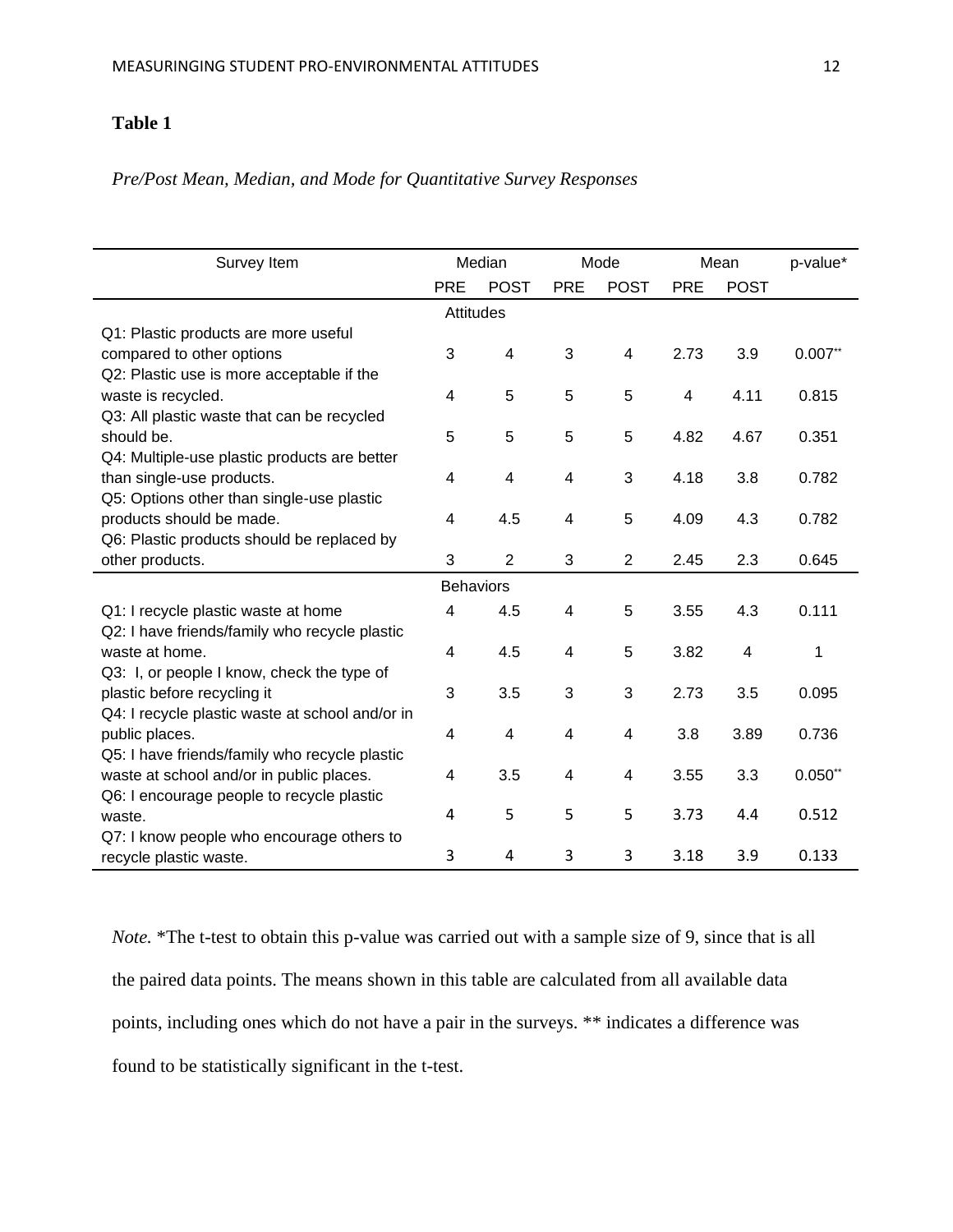In the Attitudes section of the survey, little change was observed in the frequency of responses. Two exceptions are Question 1 and Question 6. Question 1, which asks students if they believe plastic products are more useful than alternatives, saw a large number of students change their attitudes from "Disagree" or "Neutral" to "Agree" or "Strongly Agree". While 10 out of 11 students who submitted pre-survey responses were neutral or expressed some degree of disagreement, 7 of 10 students who submitted post-survey responses indicated they either agreed or strongly agreed that plastic products are more useful than non-plastic alternatives. Question 6, which asks students if they believe plastic products should be replaced by non-plastic alternatives, saw many students switch from neutral or agreeing responses to "Disagree", with only one student out of ten submitting a post-survey response that strongly agreed with the statement. Five students disagreed, two strongly disagreed, and two were neutral. Table 2 compares the frequency of each response to an Attitudes item in the pre- and post-surveys.

### **Table 2**

| Survey Item                                                                                                        |          | Strongly<br><b>Disagree</b> |              | <b>Disagree</b> |                | <b>Neutral</b> |             | Agree       |     | Strongly<br>Agree |
|--------------------------------------------------------------------------------------------------------------------|----------|-----------------------------|--------------|-----------------|----------------|----------------|-------------|-------------|-----|-------------------|
|                                                                                                                    | Pre      | Post                        | Pre          | Post            | Pre            | Post           | Pre         | Post        | Pre | Post              |
| Q1: Plastic products are more useful<br>compared to other options                                                  | 1        | 0                           | 3            | 1               | 6              | 2              | $\mathbf 0$ | 4           | 1   | 3                 |
| Q2: Plastic use is more acceptable if the<br>waste is recycled.<br>Q3:All plastic waste that can be recycled       | 1        | $\mathbf{0}$                | 1            | 1               | $\Omega$       | 2              | 4           | 1           | 5   | 5                 |
| should be.<br>Q4: Multiple-use plastic products are better                                                         | $\Omega$ | 0                           | $\mathbf{0}$ | $\Omega$        | $\Omega$       | 1              | 2           | $\mathbf 1$ | 9   | 7                 |
| than single-use products.                                                                                          | $\Omega$ | 0                           | $\mathbf{0}$ | 1               | $\overline{2}$ | 3              | 5           | 3           | 4   | 3                 |
| Q5:Options other than single-use plastic<br>products should be made.<br>Q6: Plastic products should be replaced by | $\Omega$ | $\mathbf 0$                 | $\Omega$     | 0               | 3              | $\overline{2}$ | 4           | 3           | 4   | 5                 |
| other products.                                                                                                    | 3        | 2                           | 2            | 5               | 4              | $\overline{2}$ | 2           | 0           | 0   | 1                 |

### *Frequency of Each Response to Attitude Survey Items*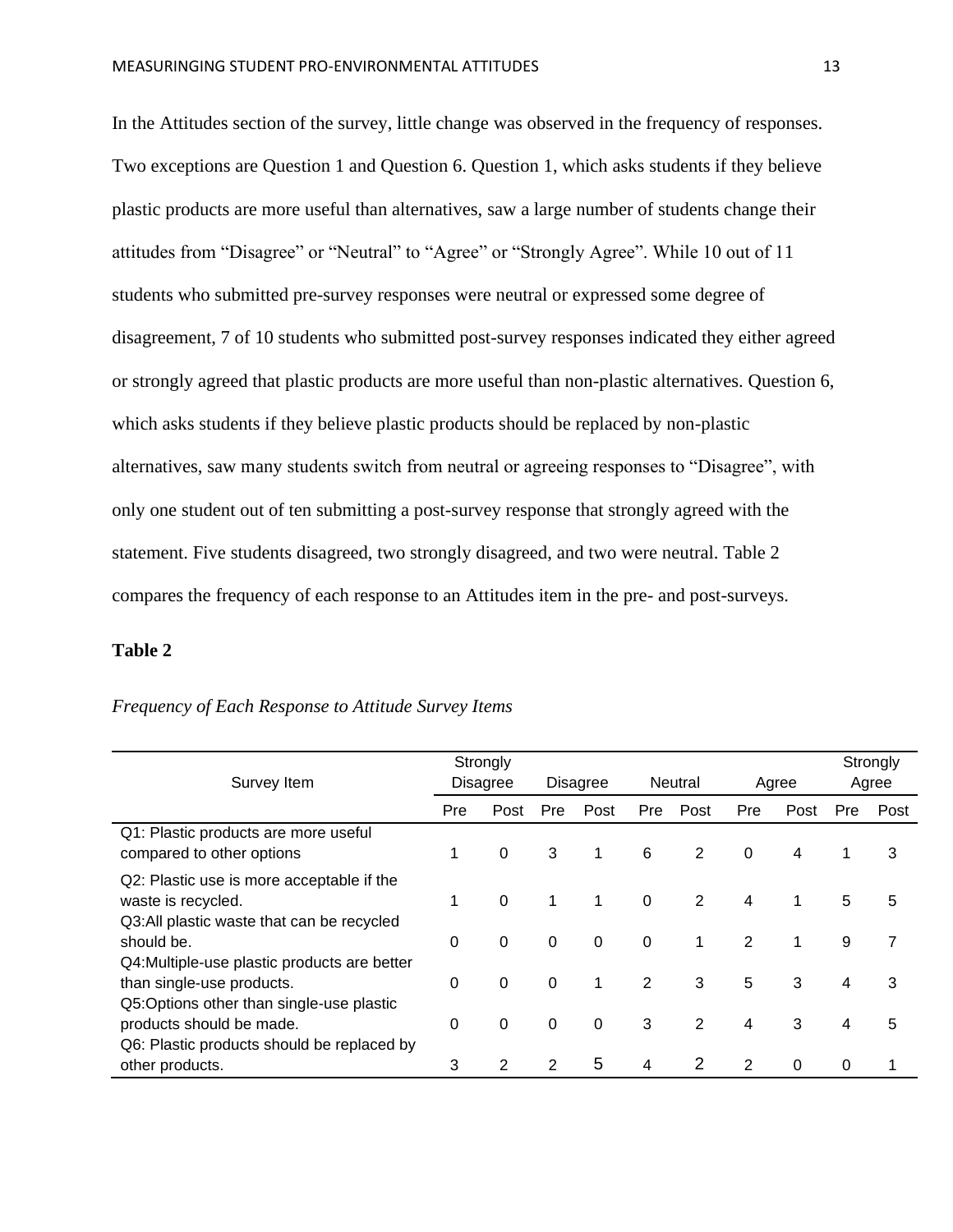In the Behaviors section of the survey, little change was observed in median and mode values for questions 1 and 2 across the whole class, which asked students how frequently they and their friends or family recycle plastic waste at home (*Table 1*). However, looking at frequencies of responses (*Table 3)* showed that many more students answered that they or their family/friends recycle more frequently in the post-survey than they did in the pre-survey. In the post-survey, no student answered that they recycled plastic less frequently than "Sometimes" and only one answered that their family/friends recycle less frequently than "Sometimes". The number of students who answered "Often" also decreased significantly between pre- and postsurveys. "Always" was the most frequent response to both of these questions in the post-survey, but not in the pre-survey.

The most noteworthy change in this section was that more students indicated in the postsurvey that they check the type of plastic before recycling it more frequently (Question 3), with only a small number of "Never" or "Almost Never" responses. Little change was observed in student responses about the frequency they or their family/friends recycle plastic waste in school or in other public places (Question 4 and 5). Notably, all students indicated that they encourage others to recycle at least as often as "Sometimes" (Question 6). Similarly, students indicated that people they know also encourage others to recycle at least as often as "Sometimes", with no responses which indicated a frequency of "Never" or "Almost Never" in the post-survey.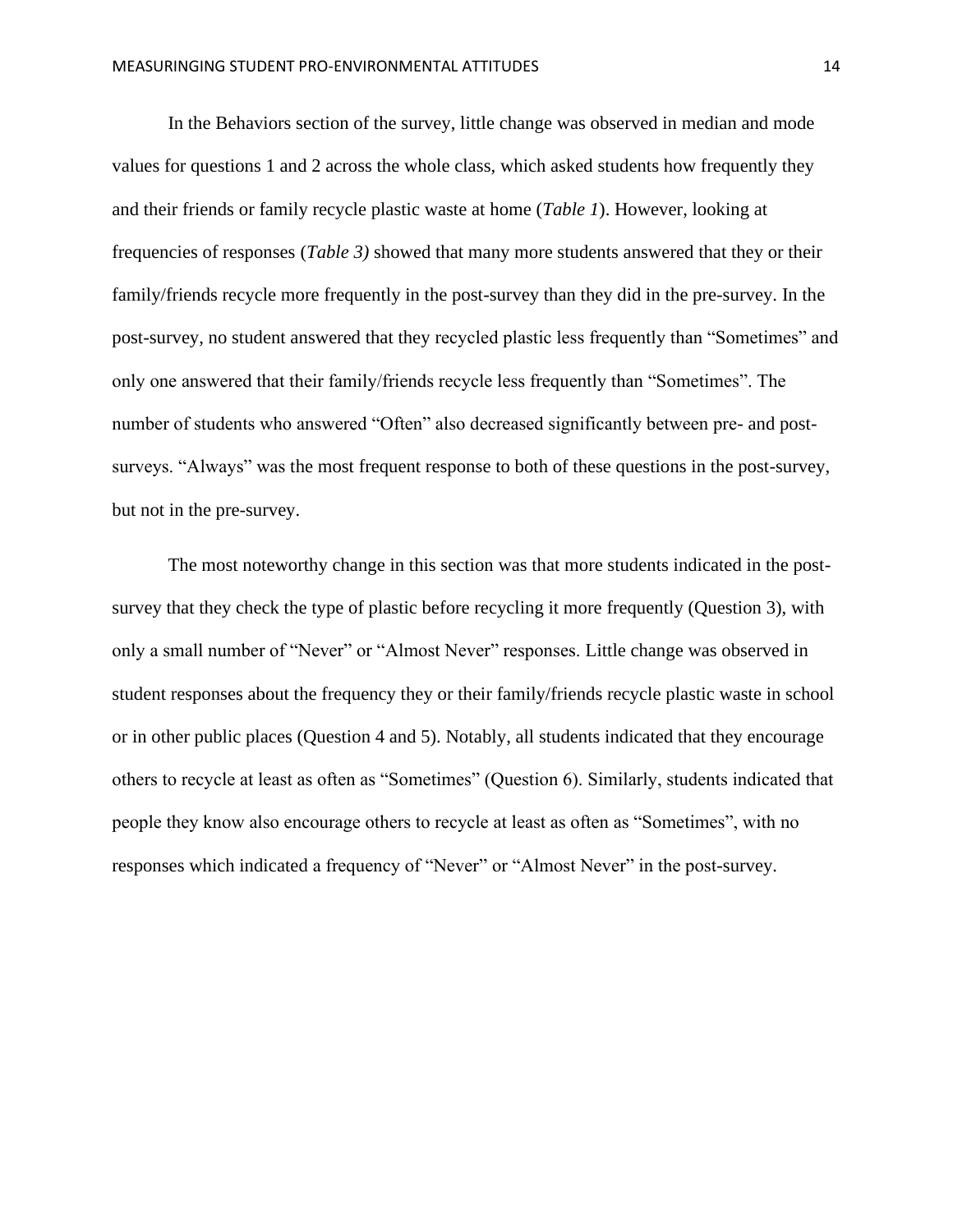### **Table 3**

| Survey Item                           | Never |      | <b>Almost Never</b> |          | Sometimes      |                | Often |                | Always |                |
|---------------------------------------|-------|------|---------------------|----------|----------------|----------------|-------|----------------|--------|----------------|
|                                       | Pre   | Post | Pre                 | Post     | Pre            | Post           | Pre   | Post           | Pre    | Post           |
| Q1: I recycle plastic waste at home.  | 0     | 0    | 2                   | 0        | 2              | 2              | 6     | 3              | 1      | 5              |
| Q2: I have friends/family who recycle |       |      |                     |          |                |                |       |                |        |                |
| plastic waste at home.                | 1     | 0    | 0                   | 1        | 1              | 3              | 7     | 1              | 2      | 5              |
| Q3: I, or people I know, check the    |       |      |                     |          |                |                |       |                |        |                |
| type of plastic before recycling it.  | 2     | 1    | 3                   | 1        | 3              | 3              | 2     | 2              | 1      | 3              |
| Q4: I recycle plastic waste at school |       |      |                     |          |                |                |       |                |        |                |
| and/or in public places.              | 1     | 0    | 0                   | 1        | 1              | 1              | 6     | 5              | 2      | $\overline{2}$ |
| Q5: I have friends/family who recycle |       |      |                     |          |                |                |       |                |        |                |
| plastic waste at school and/or in     |       |      |                     |          |                |                |       |                |        |                |
| public places.                        | 2     |      | 0                   | 1        | 1              | $\overline{2}$ | 6     | 4              | 2      | 1              |
| Q6: I encourage people to recycle     |       |      |                     |          |                |                |       |                |        |                |
| plastic waste.                        | 1     | 0    | 1                   | $\Omega$ | $\overline{2}$ | 2              | 3     | $\overline{2}$ | 4      | 6              |
| Q7: I know people who encourage       |       |      |                     |          |                |                |       |                |        |                |
| others to recycle plastic waste.      | 2     | 0    | 1                   | $\Omega$ | 3              | 4              | 3     | 3              | 2      | 3              |

### *Frequency of Each Response to Behavior Items*

In the first written-response question, students were asked their opinions about usage of disposable plastic products. Common themes which appeared across their answers were: the usefulness of plastic products, concerns about plastic waste, awareness of alternatives to disposable plastics (recyclable plastics or non-plastic alternatives), knowledge of recycling, environmental benefits of plastic, and awareness of alternatives to recycling (burning, landfill, etc). In the pre-survey, nine students out of eleven indicated that they believed single-use plastics were useful. Three indicated a concern for plastic waste. Out of those three, two also indicated that they believed single-use plastics were useful but that too many of them are produced or thrown away. The most notable change in the themes identified in these responses is a large reduction in the number of students who expressed the belief that disposable plastic products are useful. Only five out of ten students indicated this belief in the post-survey, compared to nine out of eleven in the pre-survey. Responses also indicated little increases in the themes that would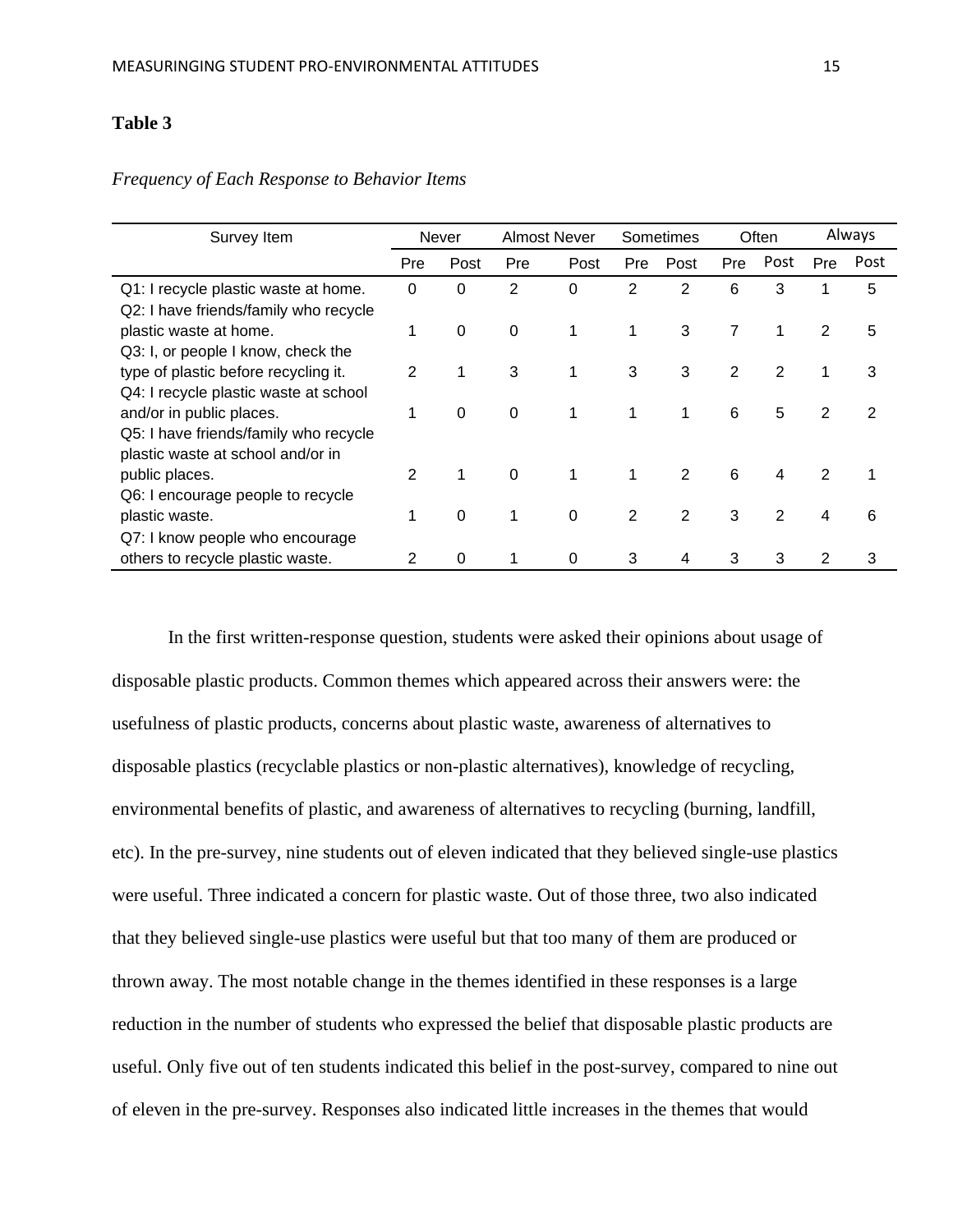suggest a change in thinking about this topic, with the exception of the environmental benefits of plastics which was identified in three of the post-survey responses. These three students expressed the belief that recyclable plastics provide a benefit to the environment since they do not enter it as waste, but do not say anything about disposable single-use plastics. Table 4 shows the frequency that each theme appears in student responses for the first written response question on the student pre-/post-survey. Some responses were assigned multiple main ideas, so the sum of the pre- or post-survey frequencies may not reflect the size of the class.

### **Table 4**

| Theme                                               | PRE-Q1: What do you think<br>about our use of disposable<br>(made to be thrown away)<br>plastic products? | POST-Q1: What do you think about<br>our use of disposable (made to be<br>thrown away) plastic products? |
|-----------------------------------------------------|-----------------------------------------------------------------------------------------------------------|---------------------------------------------------------------------------------------------------------|
| Usefulness of Plastic                               | 9                                                                                                         | 5                                                                                                       |
| Concern about Waste<br>Awareness of Alternatives to | 3                                                                                                         |                                                                                                         |
| Disposable Plastic                                  |                                                                                                           | 0                                                                                                       |
| Knowledge of Recycling                              |                                                                                                           | 3                                                                                                       |
| <b>Environmental Benefits</b>                       | Ω                                                                                                         | 3                                                                                                       |
| Awareness of Alternatives to                        |                                                                                                           |                                                                                                         |
| Recycling                                           |                                                                                                           | 0                                                                                                       |

*Frequency of Themes in Qualitative Survey Item 1*

In the second written-response question, students were asked about whether they believe the amount of plastic waste that people produce is a problem. Common themes which appeared in their answers were: a concern about plastic waste, no concern about plastic waste, awareness of human impact on the environment, awareness of the health impact waste has on humans, awareness of the environmental impact of waste, awareness of alternative processes to recycling, and awareness of possible future waste management problems. The most noteworthy change in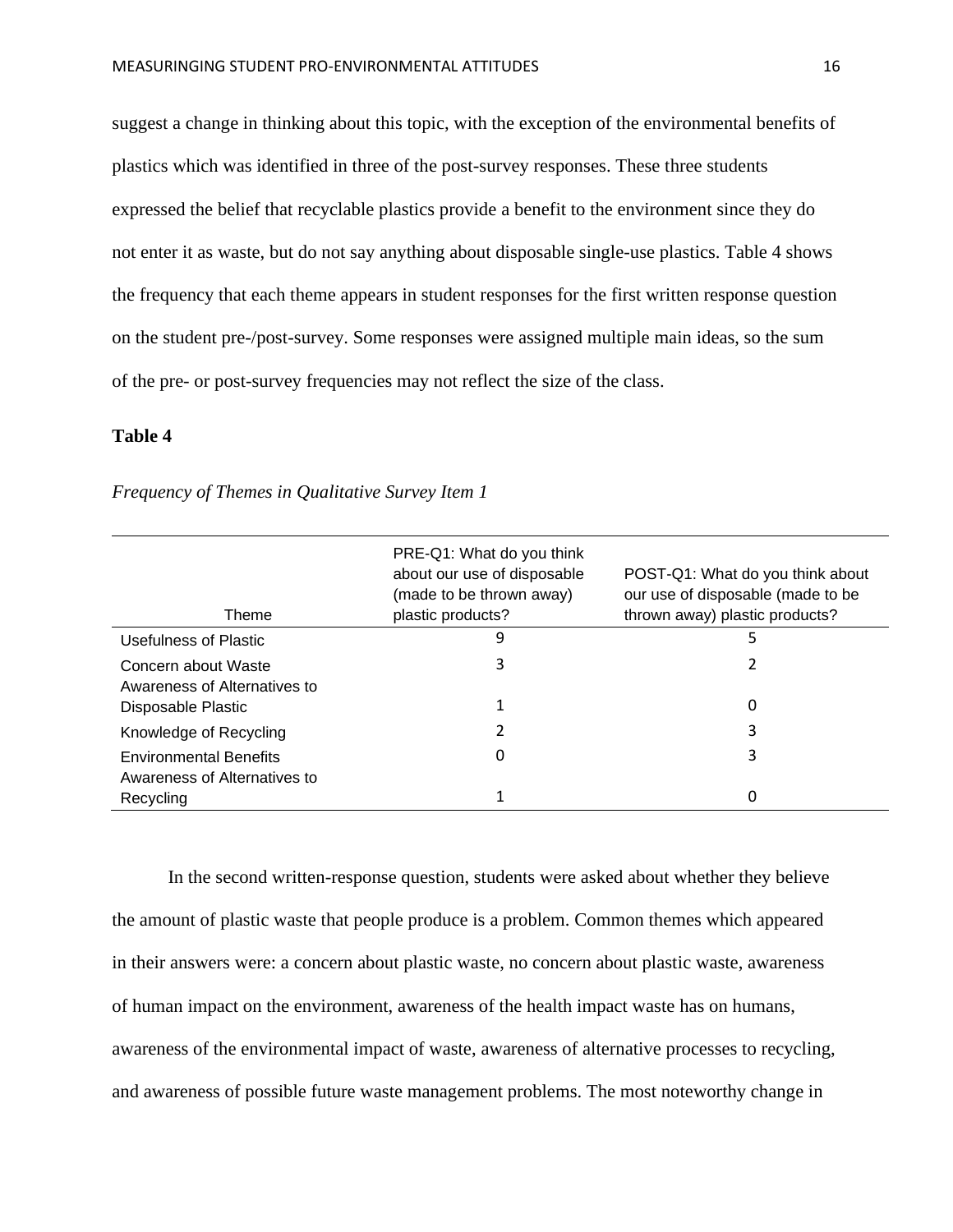these responses was the decrease in awareness expressed for the health and environmental impacts of plastic waste. No students expressed an awareness or concern for the health impact of waste in the post-survey, and six out of ten (compared to eight out of eleven) expressed an awareness or concern about the environmental impact of waste. The student who expressed concern about a possible future waste management problem also expressed that they have no concern about the current amount of plastic waste. Students who expressed a concern about waste in the pre-survey also expressed awareness of at least one of the three "impact" themes (Human Impact, Health Impact, and/or Environmental Impact). In the post-survey, this does not hold for one of the eight students who expressed a concern about plastic waste. Table 5 shows the frequency of each theme identified in the responses. Some responses were assigned multiple themes, so the sum of pre- or post-survey frequencies may not reflect the actual size of the class.

### **Table 5**

| Theme                                  | PRE-Q2: Is the amount of<br>plastic waste we create a<br>problem? Explain your answer | POST-Q2: Is the amount of<br>plastic waste we create a<br>problem? Explain your answer |
|----------------------------------------|---------------------------------------------------------------------------------------|----------------------------------------------------------------------------------------|
| Concern about Waste                    | 9                                                                                     | 8                                                                                      |
| No Concern about Waste                 |                                                                                       |                                                                                        |
| Awareness of Human Impact on the       |                                                                                       |                                                                                        |
| Environment                            | 1                                                                                     |                                                                                        |
| Awareness of Health Impact of Waste on |                                                                                       |                                                                                        |
| <b>Humans</b>                          |                                                                                       | 0                                                                                      |
| Awareness of Environmental Impact of   |                                                                                       |                                                                                        |
| Waste                                  | 8                                                                                     | 6                                                                                      |
| Awareness of Alternatives to Recycling | 0                                                                                     |                                                                                        |
| Awareness of Possible Future Problems  | 0                                                                                     |                                                                                        |

### *Frequency of Themes in Qualitative Survey Item 2*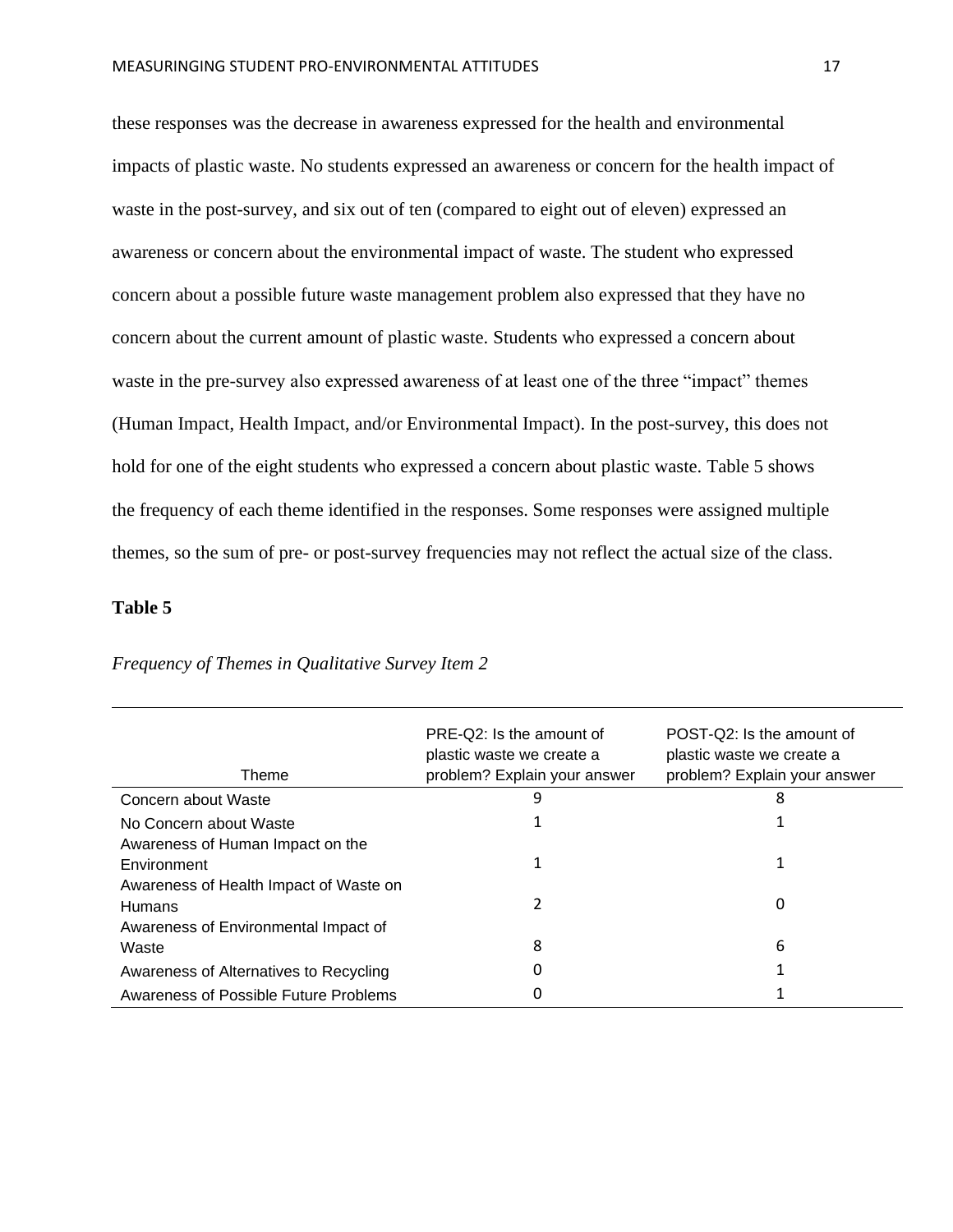In the third written-response question, students were asked what they think should be done with plastic waste. Common themes identified in their answers were: knowledge of recycling, awareness of alternative processes to recycling, and knowledge of plastic waste types. Fewer students (two out of ten compared to four out of eleven) referenced alternative processes to recycling in their post-survey responses, although there was also one less response referencing recycling at all in the post-survey. A notable change is the appearance of student knowledge of plastic waste types in the post-survey. No students referenced this knowledge in the pre-survey, and only one student referenced it in the post-survey. Students often made broad references to recycling or other processes such as landfill or combustion, which made the appearance of this specific mention notable. Table 6 shows the frequency of each theme identified in the written responses to the third question on the pre-/post-survey. Some responses were assigned multiple themes, so the sum of the pre-/post-survey frequencies may not reflect the actual size of the class.

### **Table 6**

|                              | PRE-Q3: What do you think         |                                         |
|------------------------------|-----------------------------------|-----------------------------------------|
|                              | should be done with plastic waste | POST-Q3: What do you think should be    |
| Theme                        | that we create?                   | done with plastic waste that we create? |
| Knowledge of Recycling       |                                   | ь                                       |
| Awareness of Alternatives to |                                   |                                         |
| Recycling                    | 4                                 |                                         |
| Knowledge of Plastic Waste   |                                   |                                         |
| Types                        | 0                                 |                                         |

*Frequency of Themes in Qualitative Survey Item 3*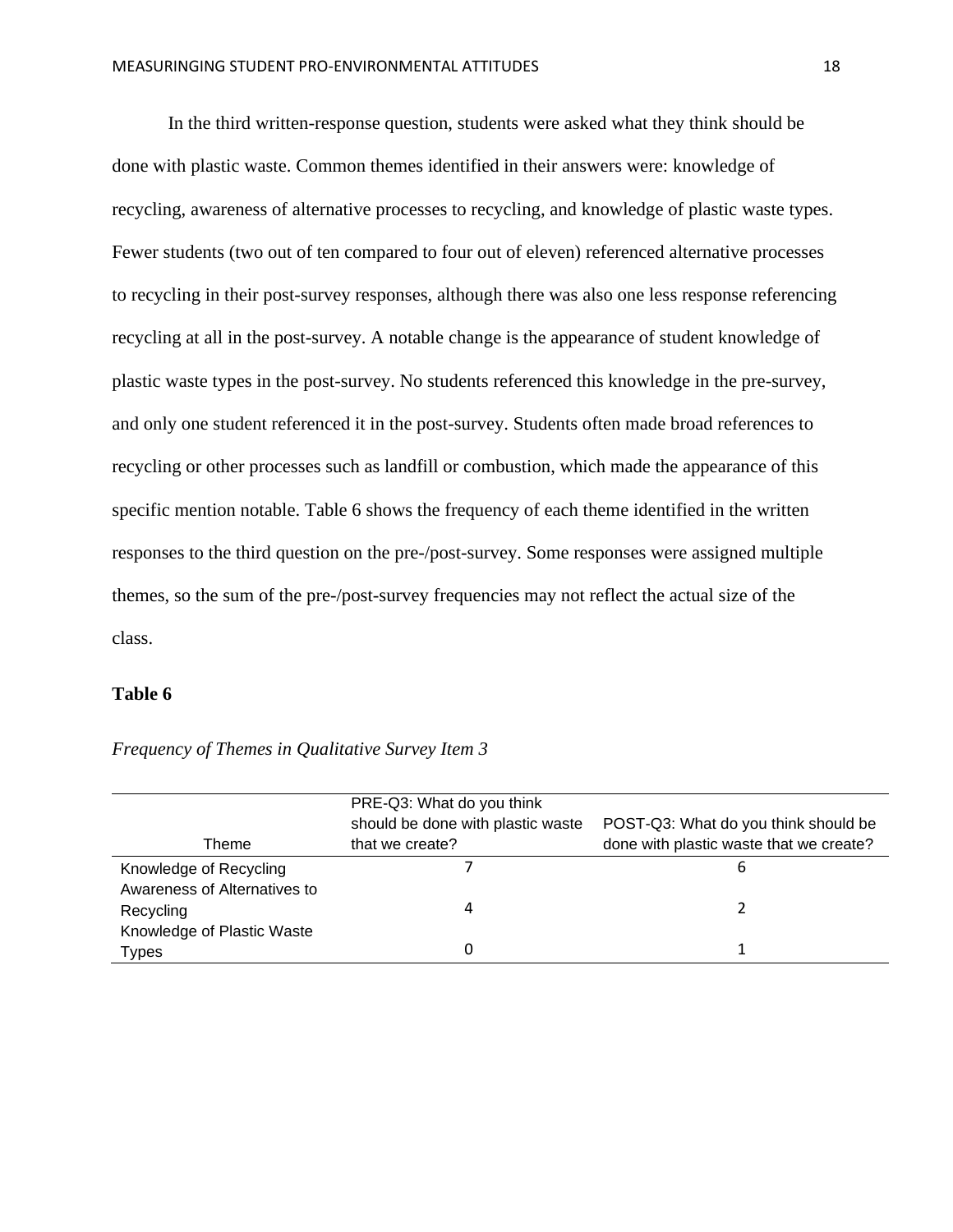### **Discussion**

### **Student Attitudes**

As shown by the paired t-test (*Table 1*) using nine of the paired student responses, only two items on the Likert-type survey had a statistically significant change in their means. The first attitude question showed a statistically significant change, and so did question five in the behaviors section. The change in the attitude question indicates that after receiving instruction, on average students agreed more strongly with the idea that plastic products are more useful than their non-plastic alternatives. The p-value for this question is well below the selected alpha value of 0.05, so it is likely that the instruction played at least some part in this change. This is also supported by an increase of a full-point in both the median and mode of the data set for attitude question 1. *Table 2* further supports this and shows that a substantial number of students switched their answer from either strongly disagree or disagree to either agree or strongly agree. Very few students responded with any level of disagreement to the first question in the postsurvey. The change in the fifth behavior question's mean would indicate that students knew more people who would recycle in school or in other public places, or that these people encouraged recycling more frequently than at the time of the pre-survey. The p-value that returned from the t-test for this question is much closer to the selected alpha value of 0.05. The mode remains the same, indicating that the most common response in the sample classroom did not change. As such, this change was likely not the result of instruction but of the limitations placed on the data by the evaluation tool and sample size.

As shown in *Table 4*, the two largest changes observed in the response frequencies to the first written response were in the themes "Usefulness of Plastic" and "Environmental Benefits". "Usefulness of Plastic" refers to student mentions of how plastic can be useful compared to other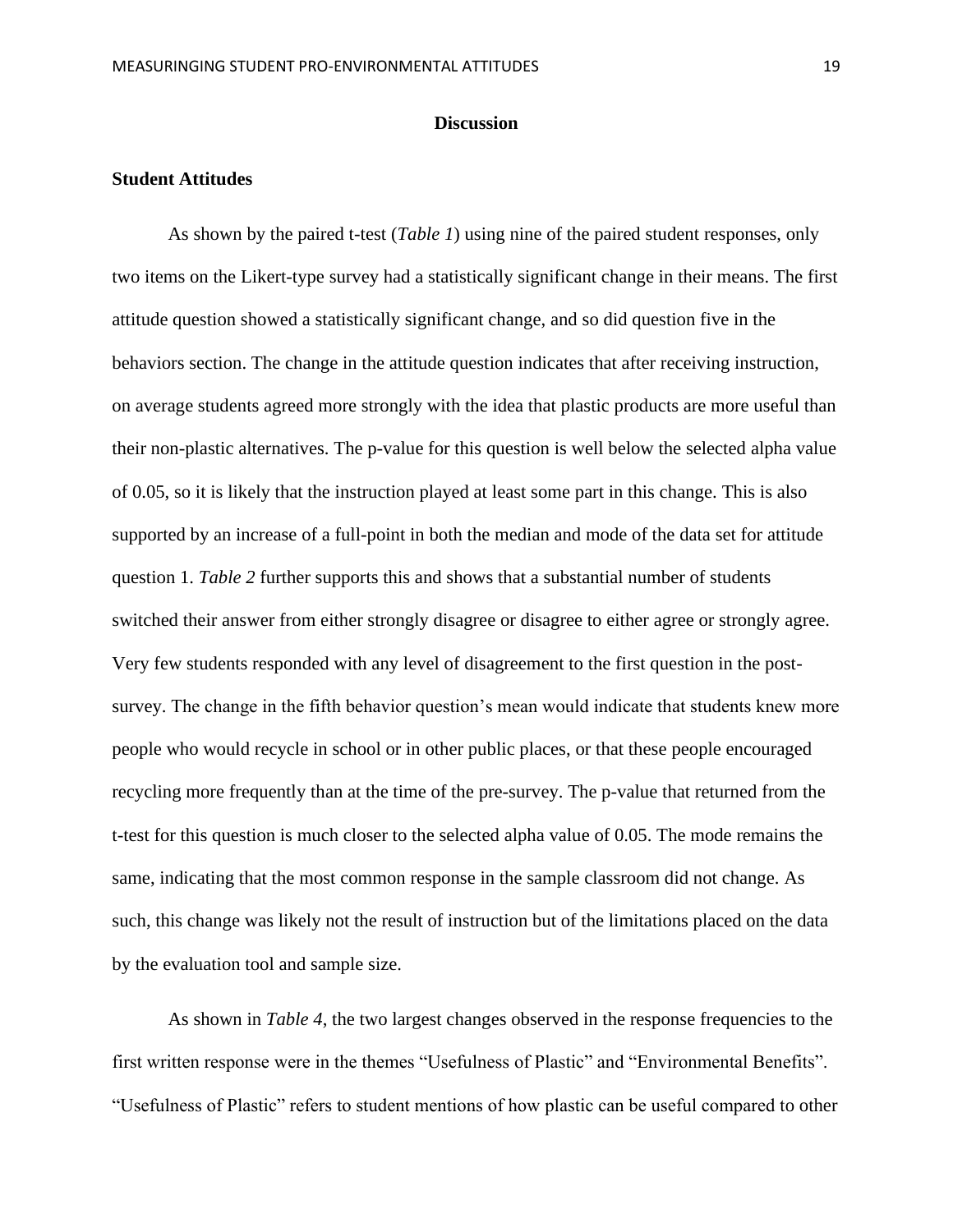materials, ease of disposal/recycling, and other mentions of how plastic can be broadly applied. "Environmental Benefits" refers to student mentions of how re-use or recycling of plastics, or otherwise removing them from places they can cause harm, can be helpful to the environment. It is interesting that the number of students mentioning the usefulness of plastics decreased here due to the significant increase in students who believed plastics were more useful in Question 1 of the quantitative attitudes survey. It is especially interesting considering the increase in student responses mentioning the environmental benefits of single-use plastics, a theme which does not appear at all in the pre-survey responses. This discrepancy may be due to a bias written into the questions, instruction in the program about about or experience with single-use plastics (which is crucial to long-term food transportation and storage), or it is possible students understood the three questions differently from each other in a way that was unexpected by the author.

*Table 5* shows notable changes in the frequency of the themes "Awareness of Environmental Impact of Waste" and "Awareness of Health Impact of Waste on Humans". It also indicates the emergence of two themes in the post-survey which do not appear in the presurvey: "Awareness of Possible Future Problems" and "Awareness of Alternatives to Recycling". To address the decreases first, it may be possible that these themes are things students simply did not see fit to mention in both surveys. To the author, it does not seem likely that this reflects a significant change in the students' attitudes, as the number of responses mentioning a concern about the amount of plastic waste, even after considering differences in sample size across pre- and post-data, only decreased by one. The appearance of the two new themes is interesting, as it suggests that a student is thinking not only about the current state of the problem but the potential long-term consequences of a plastic waste management problem. The student whose response expressed the theme "Awareness of Possible Future Problems" also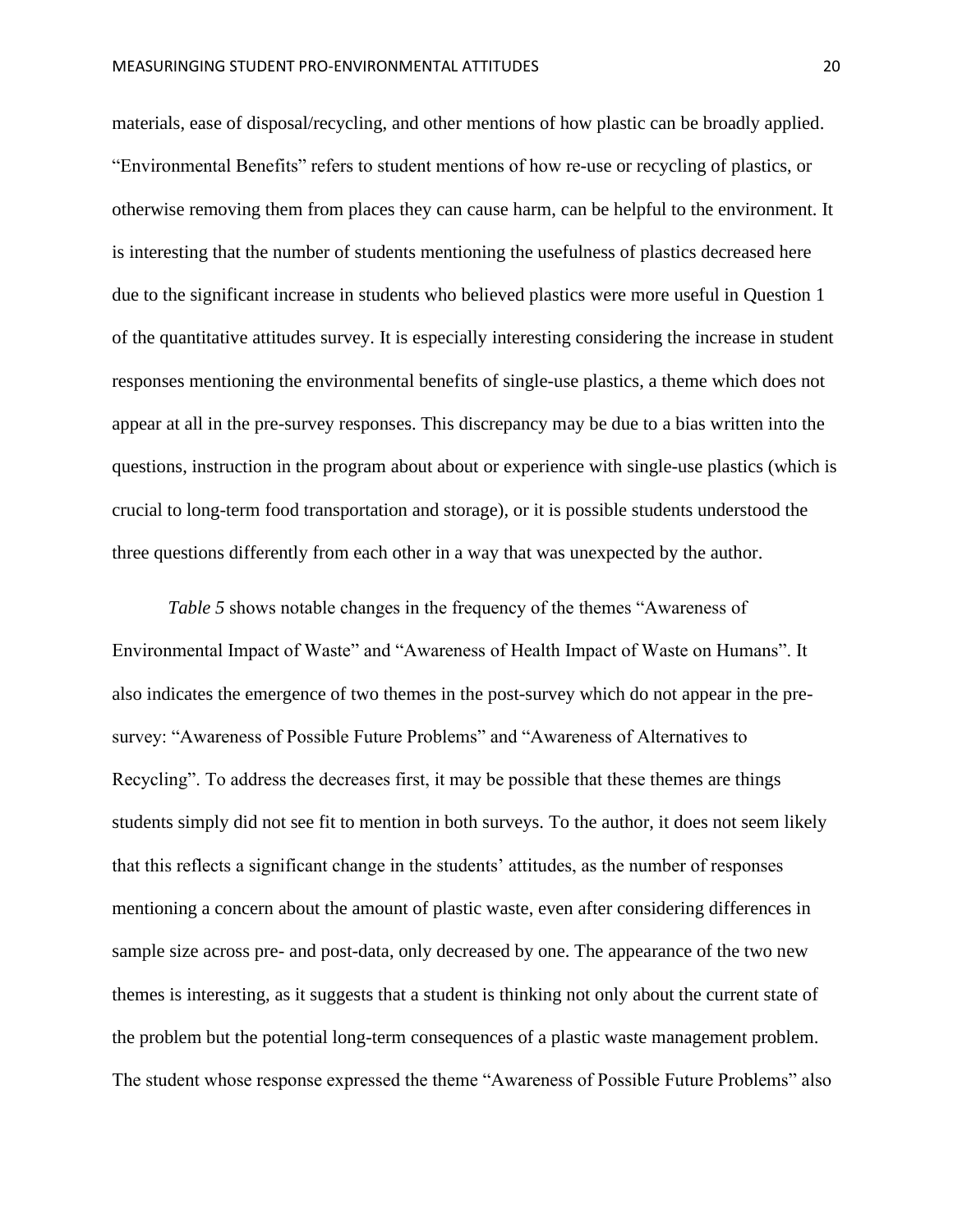expressed that they did not think the current amount of plastic waste was a problem, but that there should be a plan in case it becomes one. The student whose response expressed the theme "Awareness of Alternatives to Recycling" also expressed "Concern about Waste", and indicated they knew about other methods of disposing of/recycling plastic waste rather than repurposing them into new products, which is what the program focused on.

*Table 6* shows a decrease in the frequency of the theme "Awareness of Alternatives to Recycling" from four to two, as well as the appearance of a new theme in the post-survey, "Knowledge of Plastic Waste Types", which was meant to be specifically addressed by the instruction in the educational program. There is also a smaller decrease noted in the theme "Knowledge of Recycling", although this decrease is likely due to a smaller sample size in the post-survey. Not all students completed all questions in both the pre- and post-survey, so it is unlikely that this decreases represents any significant change in knowledge, attitudes, or behaviors. The decrease in "Awareness of Alternatives to Recycling" may be partially due to the same cause, but it may also be possible that fewer students believed alternative processes were equally or more viable than recycling plastic waste into new products after receiving instruction. The appearance of the new theme "Knowledge of Plastic Waste Types" is notable because it was one of the content goals of the curriculum. However, it only appears in one post-response. Given the number of students who changed their answer to "Sometimes" or more often in the quantitative portion of the survey (Behavior Q3), one might expect the number of post-responses mentioning plastic type in this qualitative response to be higher.

Other experience-based environmental education programs reviewed while designing this study (Zhan, He, & So, 2018 & Nicol, 2014) have produced more meaningful results than what was observed in this study. In their 2018 study focusing on elementary students' action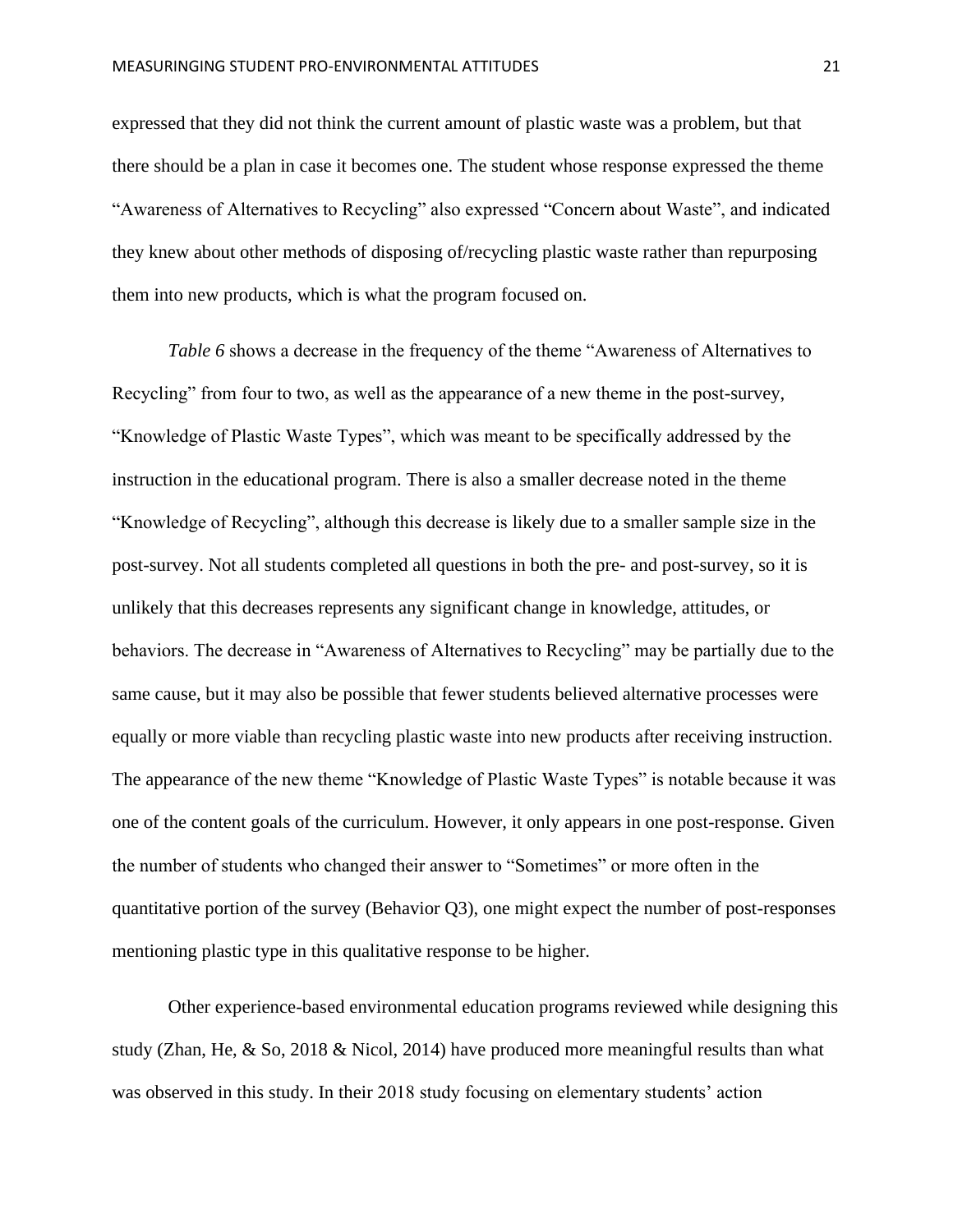competence as it related to water conservation, it was found that the delivery of their seven-week educational program produced significant positive differences in all four components (knowledge, behavior, commitment, and self-efficacy) that were identified as critical to building action competence (Zhan, He, & So, 2018). Nicol's (2014) study was primarily of behavior and attitudes, and in its sample of 10 students it was concluded that three students experienced substantial transformation of mindset and behaviors. Nicol (2014) also concluded that four of the ten students showed evidence of questioning their pre-existing notions of the program's content, and five of the ten showed evidence of surface-level behavioral changes, such as carrying out a task because it is a rule/routine to do so. It is the author's belief that these differences are primarily due to a difference in the length of delivery of the program. Zhan, He, and So's program lasted for seven weeks, and Nicol's survey related to a semester-long course. Working within the time limits of one 90-minute instructional block, the behavioral outcomes were not expected to be on par with either of these publications. However, it is the author's belief that the data on the instruction that was provided shows the beginning of similar trends to these publications. It may be that with a longer program delivery time, similar results would be observed.

### **Implications for Future Programming**

One of the major limitations on the applicability of the data in this study was the small sample size. It is difficult to say whether these changes were truly significant with a sample size of 12 responses, and often less than that. In repeats of this evaluation, it would be helpful to either collect responses from a larger class or over the course of a longer program. Significant changes, especially in behavior, are less likely to occur in this evaluation because the survey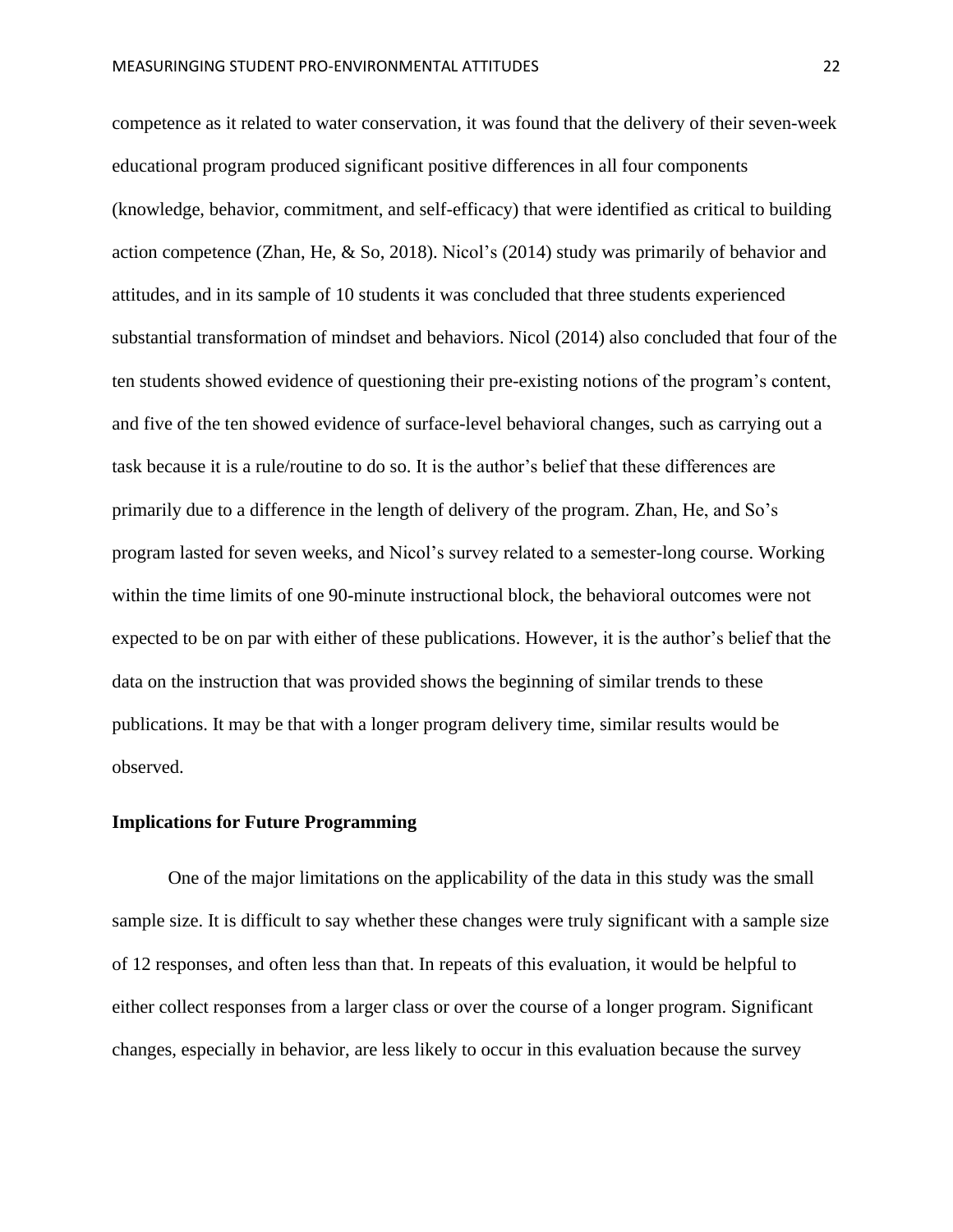evaluated the observed changes after only a single class meeting. A larger class or longer-term program may produce more meaningful conclusions.

A concerning outcome of this study was that students' responses concerning the downsides of plastic use or overuse experienced a decrease in both the qualitative and quantitative data. The students seemed to understand that recycling is environmentally helpful and that unnecessary waste is not desirable. However, in some places, their responses indicated a lack of deeper understanding of why overuse of plastic and growing numbers of unrecyclable plastic waste can become an issue for the health of people. Two out of the ten students who submitted written responses to the post-survey seemed to understand that it causes harm to animals which can, through the food chain, cause harm to us, but these students were not the majority and did not always see how improper waste management can cause direct harm to us. These numbers likely suffered from the small sample size and a lack of emphasis on that topic in the program. Rectifying this potential misunderstanding could be as simple as including an activity in the program about the cost-benefit analysis of using plastics. Giving students the choice of the type of plastic or plastic product to investigate may give them additional ways to engage personally with the content. Any way to incorporate the cons more clearly alongside the benefits of plastic usage would be beneficial to this program. That being said, it is important to make the downsides explicit while taking caution not to scare students away from the idea of using plastic entirely, as there are purposes plastic is uniquely situated to serve.

Concerning the data collection used in this paper, in addition to increasing the sample size it may be beneficial to increase the variety of tools being used. Other studies (Dalu et al., 2020, Zhan, He, & So, 2018, & Nicol, 2014) of efficacy employed instructor interviews and/or student interviews and activities. In a repeat of this study, the inclusion of one or both of those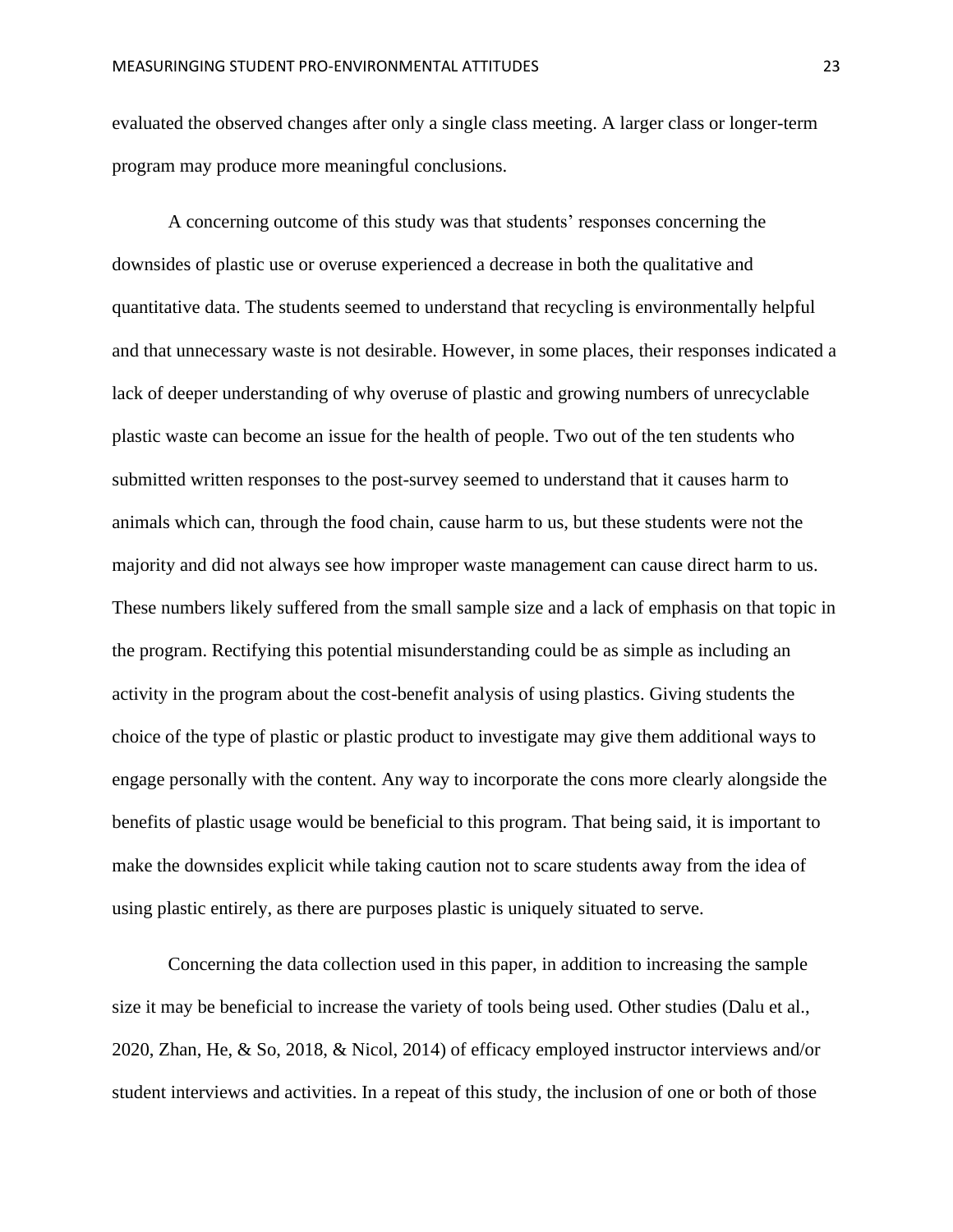methods of assessment may help to provide a clearer picture of patterns of thinking and learning in students, and the input of the regular classroom teacher could prove invaluable both in helping to modify instruction to fit the classroom and in providing a broader overview of the class to help contextualize the collected data. It may also be helpful to increase the number of qualitative survey items and to write them more clearly so as to avoid potential data "quirks" due to variable interpretations of the questions.

From a pedagogical standpoint, there are a few changes that may improve the efficacy of this program after observing its delivery. As already stated, a longer-term program may produce more significant results in student understanding and in positive changes in pro-environmental attitudes and behaviors. Increasing the length of the program would also give the instructor more opportunities to allow students to engage in open-ended investigation of the content being presented, helping them build stronger connections to the material. If understanding of the varied types of plastics continues to be a desired outcome, it may also be helpful to discuss more explicitly the different plastic resin identification codes and their properties. Similarly, going into more detail on varied types of recycling processes and why certain plastics must be recycled using specific processes would help build on the point that the types of plastic are distinct, have different properties, and not all of them are equally easy to recycle. These could all be implemented with a longer program timeline. The activities briefly described in the Methodology section build a strong foundation for learning about plastic and recycling, but the author believes that ongoing instruction and support beyond the initial class meeting is required to help build a stronger understanding of plastic recycling and start building the desired sense of capability and responsibility for reducing plastic waste.

### **Conclusion**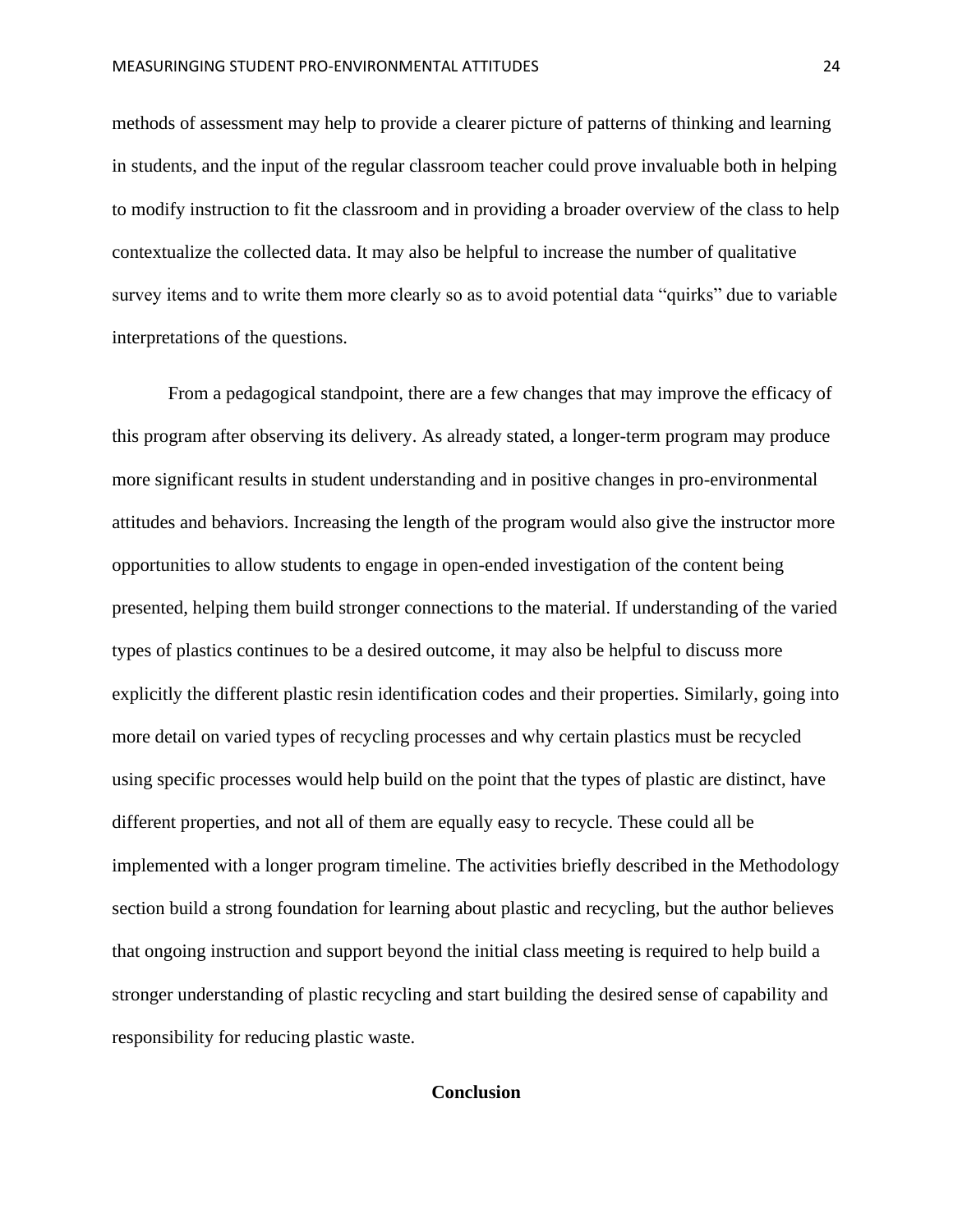Few significant changes were observed in student attitudes and behaviors. Those that were observed show that students participating in the program believed more strongly afterward that plastic is a highly useful and versatile material, and that students may be more likely to recycle in school or other public places. At least the first of these changes is further substantiated by themes appearing in the qualitative data and by changes in the median and mode values in the quantitative data. A larger sample size would be necessary to determine if these changes were truly significant or insignificant. Additionally, a larger suite of assessment tools would likely improve the usefulness of the qualitative data by a fair margin and allow for better assessment of whether the program met its desired educational outcomes. The program itself may benefit from some modifications to include a broader range of topics concerning plastic and plastic recycling, which could be implemented with a longer project timeline of multiple class meetings and more open-ended investigations of the concepts involved. Implementing these changes would have several benefits other than increasing student knowledge as well.

Helping students to build a stronger understanding of not only the knowledge of plastic, but also of its application to environmental policy and affecting local change, is critical to allowing students to become effective problem solvers and decision-makers. Existing environmental initiatives require support from both citizens and governments, and the people involved in that support must be well-informed on environmental science and issues as well as the particular details unique to plastic waste and recycling processes. Building this understanding through effective environmental education and opportunities to work with existing initiatives as students gives them the necessary tools to grow into well-informed and effective decisionmakers when they eventually leave school to become professionals.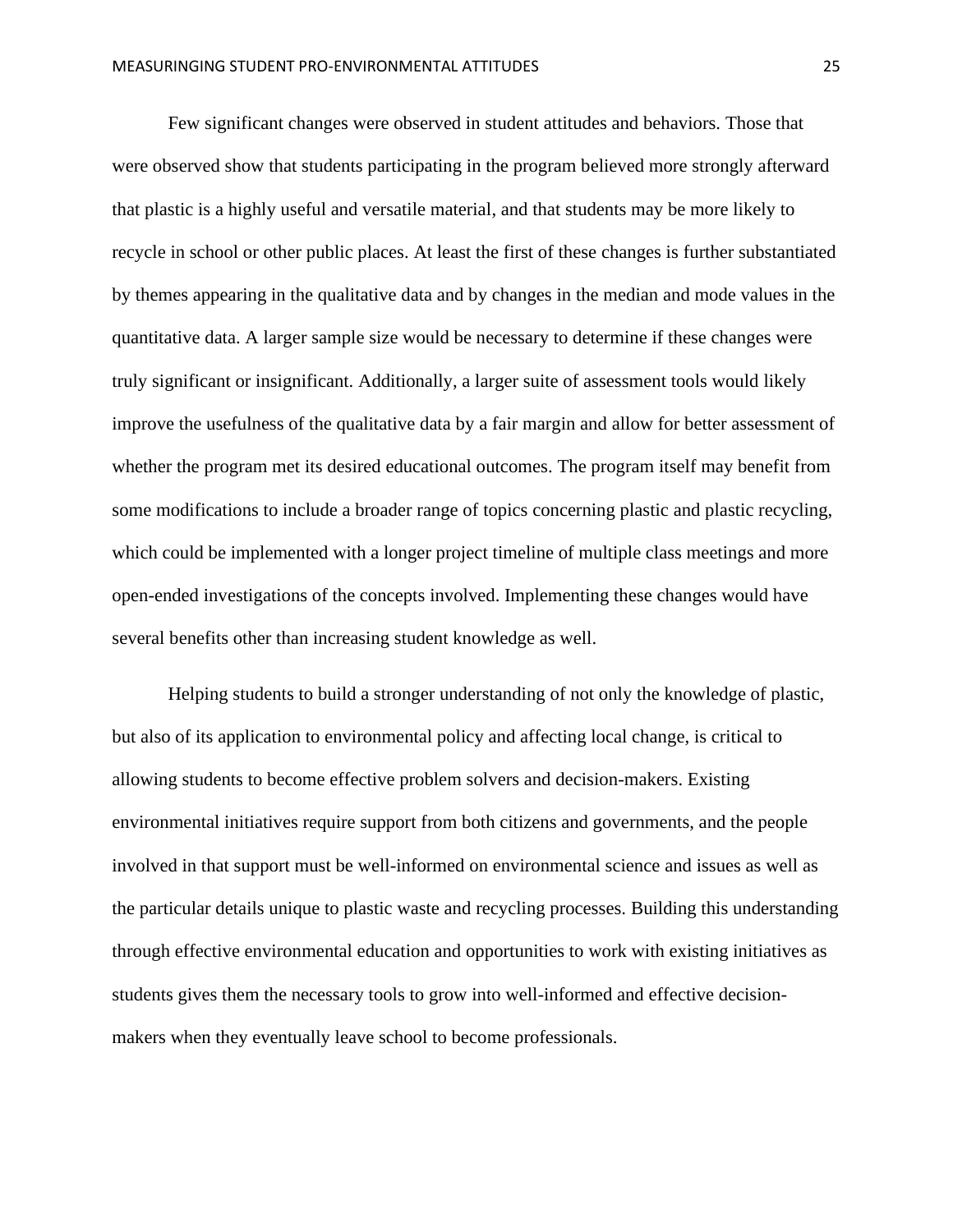### **References**

- Dalu, M., et al. (2020). Is Awareness on Plastic Pollution Being Raised in Schools? Understanding Perceptions of Primary and Secondary School Educators. *Sustainabilitiy, 12(17),* 6775. **<https://doi.org/10.3390/su12176775>**
- Dütschke, E (2011). What drives local public acceptance Comparing two cases from Germany. *Energy Procedia 4,* 6234-6240. <https://doi.org/10.1016/j.egypro.2011.02.636>
- Environmental Protection Agency. (2020). Advancing Sustainable Materials Management: 2018 Tables and Figures. https://www.epa.gov/sites/default/files/2021- 01/documents/2018\_tables\_and\_figures\_dec\_2020\_fnl\_508.pdf
- Hammami, M., et al. (2017). Survey on awareness and attitudes of secondary school students regarding plastic pollution: implications for environmental education and public health in Sharjah city, UAE. *Environmental Science and Pollution Research, 24(8),* [10.1007/s11356-017-9625-x](https://link.springer.com/article/10.1007/s11356-017-9625-x)
- Huijts, N.M.A., Molin, E.J.E, & Steg, L. (2011). Psychological factors influencing sustainable energy technology acceptance: A review-based comprehensive framework. *Renewable and Sustainable Energy Reviews, 16(1),* 525-531. https://doi.org/10.1016/j.rser.2011.08.018
- National Research Council. (2005). *How Students Learn: Science in the Classroom*. Washington, DC: The National Academies Press. https://doi.org/10.17226/11102.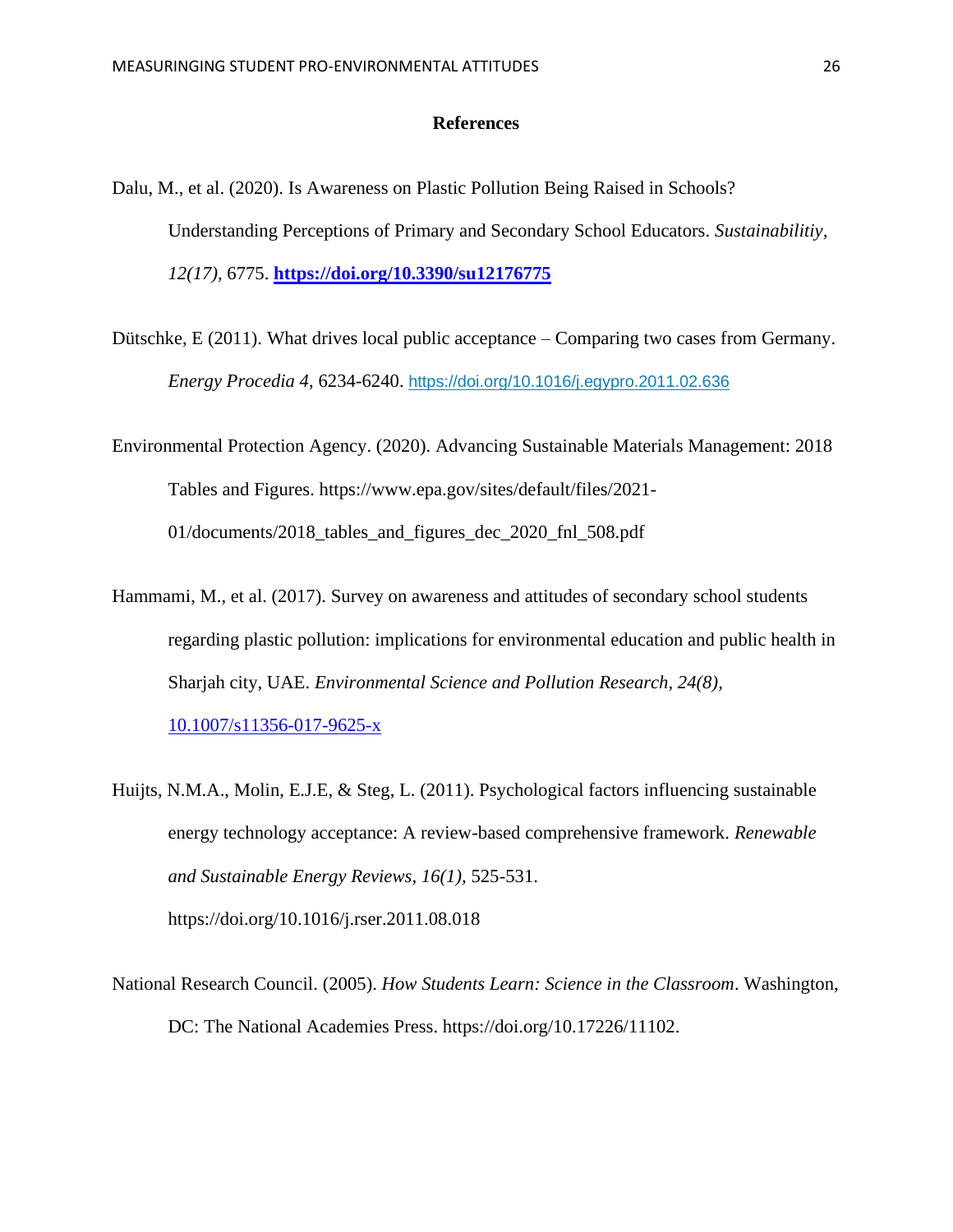NGSS Lead States. (2013). Next Generation Science Standards: For States, By States. Matrix of Science and Engineering Practices.

https://static.nsta.org/ngss/MatrixOfScienceAndEngineeringPractices.pdf

- Nicol, R. (2014). Fostering environmental action through outdoor education. *Educational Action Research, 22(1),* 39-56.<https://doi.org/10.1080/09650792.2013.854174>
- Pursitasari, I., & Suhardi, E. (2018). Development of Context-Based Teaching Book on Environmental Pollution Materials to Improve Critical Thinking Skills. *Advances in Social Sciences, Education, and Humanities Research, 253,* 238-241.
- Science Learning Activation Lab, UC Berkeley (n.d). Engagement Observation Protocol. Retrieved from http://activationlab.org/tools/
- Soryte, D., & Pakalniškienė, V. (2019). Why it is important to protect the environment: reasons given by children. *International Research in Geographical and Environmental Education, 28(3),* 228-241. https://doi.org/10.1080/10382046.2019.1582771
- Stevenson, A., McCambridge, J., & Mondl, A. (Eds.). (2020). Sustainable polymers: Plastics of the future for a green, clean world. A 4-H STEM curriculum for Grades 3-5. NSF Center for Sustainable Polymers. University of Minnesota. https://www.4hpolymers.org/
- Thomson, G., & Hoffman, J. (Revised 2010). Measuring the Success of Environmental Education Programs.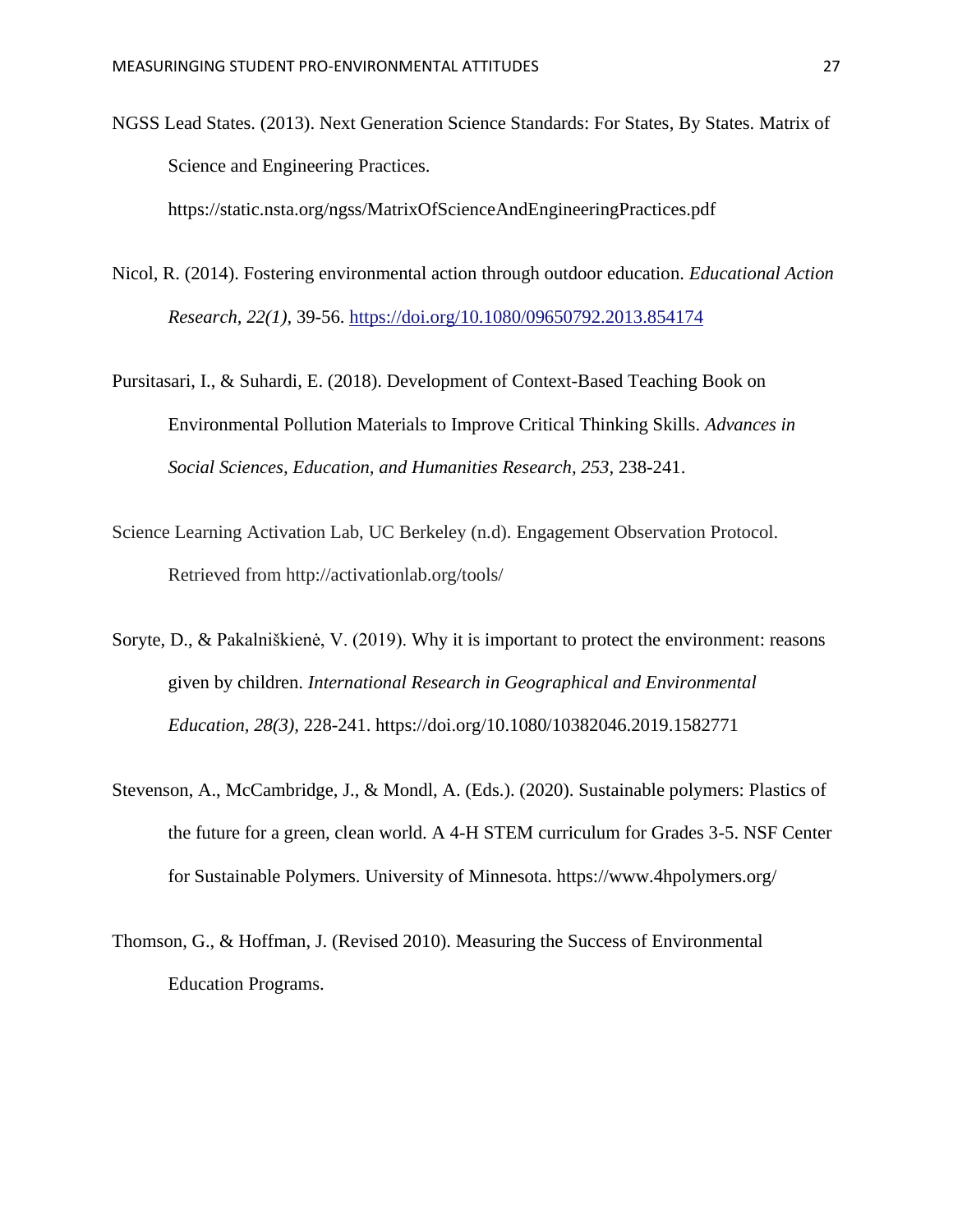- Vezeau, S.L., et al. (2017). Development and validation of two scales to measure elaboration and behaviors associated with stewardship in children. *Environmental Education Research, 23(2)*, 192-213.<https://doi.org/10.1080/13504622.2015.1121377>
- Zhan, Y., He, R., & So, W. (2018). Developing elementary school children's water conservation action competence: a case study in China. *International Journal of Early Years Education, 27(2),* 287-305.<https://doi.org/10.1080/09669760.2018.1548346>